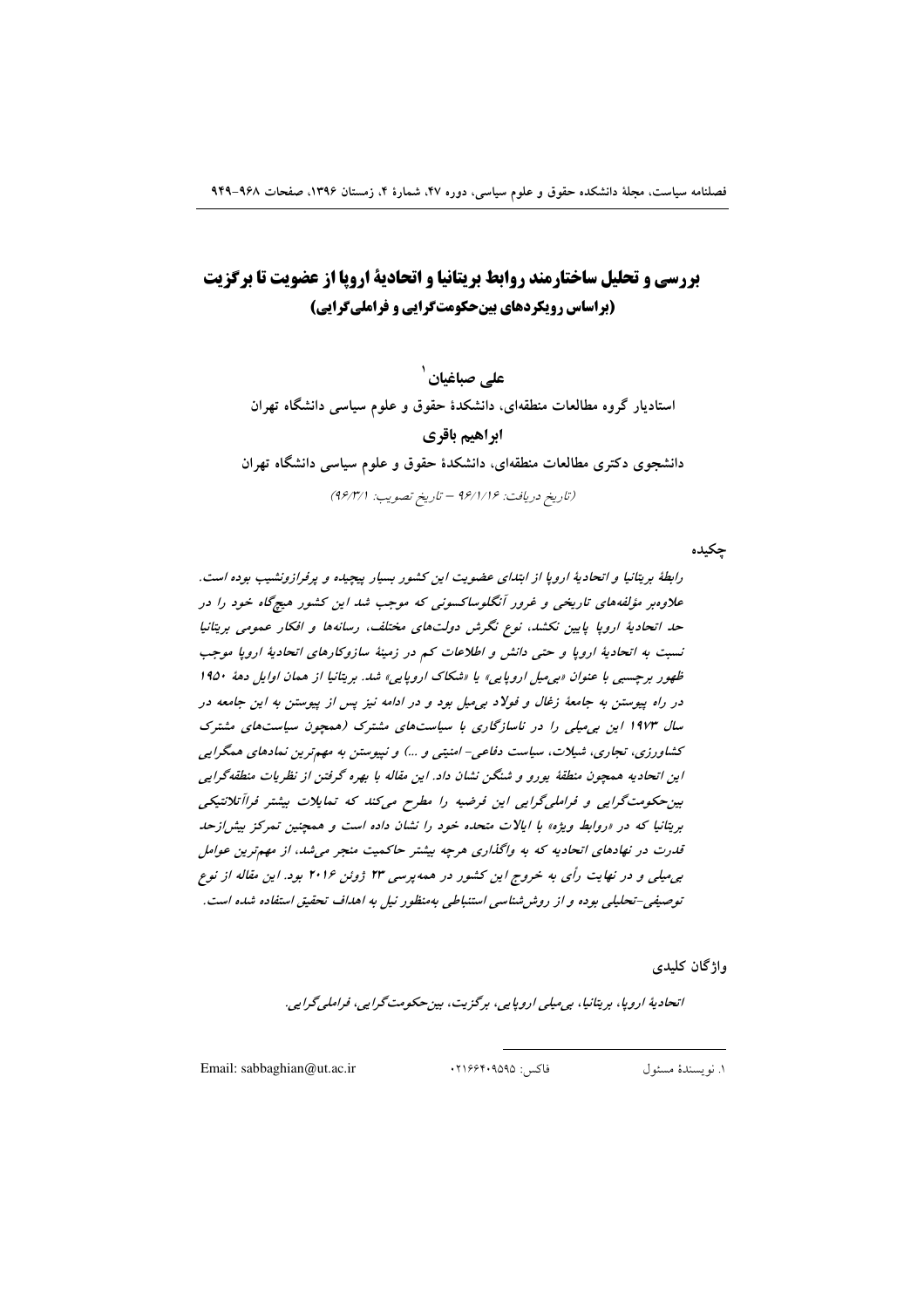#### مقدمه

۹۵۰

رأى ۵۲ درصدي موافقان خروج از اتحاديهٔ اروپا در بريتانيا در ۲۳ ژوئن ۲۰۱۶ با وجود ايجاد چالشها و پیامدهای منفی بسیار برای طرفین، سؤالات اساسی و ساختاری را برجستهتر کرده است. با وجود عضویت اختیاری این کشور در جامعهٔ اروپا، علل و عوامل ساختاری خروج این کشور از اتحادیهٔ اروپا چیست؟ بهعبارت دیگر أیا میتوان چند مؤلفه و علت مشخص را بهعنوان عوامل ساختاری خروج این کشور پس از ۴۲ سال عضویت مشخص کرد. وینستون چرچیل پس از جنگ جهانی اول که جهان غرب را به دفاع از خود در برابر کمونیسم فراخواند، این دفاع و مبارزه را وظیفهٔ أنها و وابسته به سه دایرهٔ متحدالمرکز زیر توصیف کرد: ایالات متحدهٔ اَمریکا، بریتانیا و اروپا. در واقع اروپا در مقایسه با اَمریکا برای بریتانیا تقریباً بیاهمیت بود. با مؤلفهها و اهرمهای قدرتی که پادشاهی بریتانیا در حوزهٔ قلمرو خود در کشورهای مشترکالمنافع و همچنین «روابط ویژه» با ایالات متحدهٔ اَمریکا داشت، هرگز خود را در سطح جوامع اروپایی و سازمانهای مبتکر این قاره پایین نکشید. علاوهبر مؤلفههای تاریخی و غرور اّنگلوساکسونی که ریشه در تاریخ و سنت دیرینه و باشکوه و قدرتمند این پادشاهی داشت، نوع نگرش دولتهای مختلف، رسانهها و افکار عمومی بریتانیا به اتحادیهٔ اروپا و حتی دانش و اطلاعات کم در زمینهٔ سازوکارهای اتحادیهٔ اروپا موجب ظهور برچسبی با عنوان «بی میل اروپایی» یا «شکاک اروپایی» شد. بریتانیا از همان اوایل دههٔ ۱۹۵۰ در راه پیوستن به جامعهٔ زغال و فولاد بیمیل بود و در ادامه نیز پس از پیوستن به این جامعه در سال ۱۹۷۳ این بی میلی را در ناسازگاری با سیاستهای مشترک (همچون سیاستهای مشترک کشاورزی، تجاری، شیلات، سیاست دفاعی- امنیتی و ...) و نپیوستن به مهمترین نمادهای همگرایی این اتحادیه همچون منطقهٔ یورو و شنگن نشان داد. مقاله با بهره گرفتن از نظریات منطقهگرایی بینحکومتگرایی و فراملیگرایی این فرضیه را مطرح میکند که تمایلات بیشتر فرااًتلانتیکی بریتانیا که در «روابط ویژه» با ایالات متحده خود را نشان داده است، همچنین «تمرکز بیش|زحد قدرت در نهادهای اتحادیه که به واگذاری هرچه بیشتر حاکمیت منجر میشد»، از مهمترین عوامل بیمیلی مردم بود که در نهایت به رأی به خروج این کشور در همه پر سبي ۲۳ ژوئن ۲۰۱۶ انجاميد.

### ۱. چارچوب نظری پژوهش: بینحکومتگرایی

در این مقاله برای تبیین روابط بین اتحادیهٔ اروپا و بریتانیا و علل و عوامل ساختاری بی۵میلی و در نهایت خروج این کشور، یکی از مهمترین نظریات همگرایی منطقهای یعنی بین حکومتگرایی را در مرکز توجه قرار دادهایم.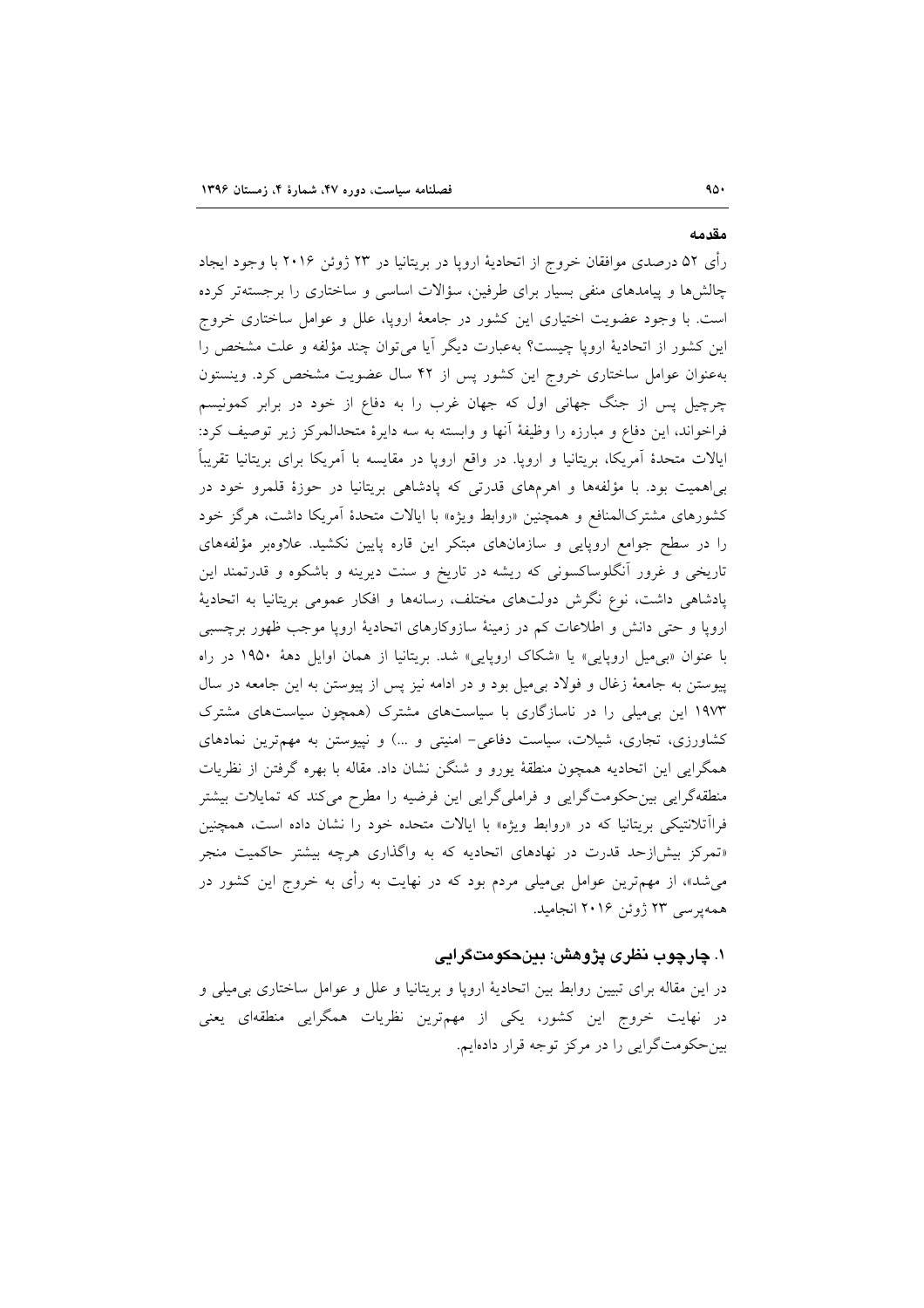یکی از نظریات مربوط به همگرایی، بین-حکومتگرایی ٰ است که بهعنوان نقدی بر نوکارکردگرایی و فدرالیسم دههٔ ۱۹۶۰ ظهور یافت. بین حکومتگرایان معتقدند که همگرایی ارويا از طريق اقدامات و منافع دولتهاى ملى گسترش پيدا مى كند (Hix, 1995: 15) .

بین حکومتگرایی در آغاز واکنشی به نوکارکردگرایی بود که مهمترین متن توصیفی آن کتاب *انتخابی برای اروپا* نوشتهٔ موراوچیک است (سازمند، ۱۳۸۶: ۵۰۰). برخلاف رویکردهای فراملی گرایی که معتقد است همکاری میان دولتها در اتحادیهٔ اروپا با نوعی اعطای حاکمیت همراه است، موراوچیک، از مهم ترین نظریهپردازان بین حکومتگرایی، معتقد است که اتحادیهٔ اروپا بهعنوان یک رژیم بیندولتی طراحی شده است که از طریق مذاکرات سیاسی مشترک وابستگی متقابل اقتصادی را مدیریت میکند (4 :Pollack, 2000). نظریهٔ بین حکومتگرایی درست در جهت مخالف نوکارکردگرایی و فراملی گرایی سعی کرده اثبات کند که قربانی کردن نقش ذاتی و مسلم دولتهای مستقل در تلاشهای مشترک با دیگر شرکا در صحنهٔ بین|لمللی غیرممکن است. به نظر استانلی هافمن دفاع منطقی از منافع ملی و حفظ هستهٔ حاکمیت در کنار همکاری میان دولتها را می توان بهعنوان کلیدی در موضوعات مشترک میان کشورهای مختلف در نظر گرفت (میر کوشش، ۱۳۹۰: ۲). اندره موراوچی، واضع نظریهٔ بین حکومتگرایی، با در نظر گرفتن اهمیت همکاریهای بینالمللی این سؤال را مطرح میکند که چه چیزی در همکاری بینالمللی برای یک دولت مرجح است؛ منافع اقتصادی یا منافع ژئوپلیتیکی (Moravcsik,1998: 24. در نهایت وی استدلال می کند که ترجیح یکی از این مؤلفهها بر دیگری به رأى و نظر نخبگان سياسى يک دولت وابسته است. بينحکومتگرايان برخلاف فراملی گرایان باور دارند که دولتها و نه نهادهای فراملی، کنترل کامل فرایند همگرایی را در دست دارند و نهادهای فراملی هم بهواسطهٔ تلاقی منافع و تصمیم حکومتها برای کسب منافع از طريق آنها ايجاد مي شوند (Alleyne,2007:5).

#### ٢. تبيين رابطهٔ بريتانيا با اتحاديهٔ اروپا: تضاد بينحكومتگرايي با فرامليگرايي

در تبیین رابطهٔ بین اتحادیهٔ اروپا و بریتانیا و چرایی مخالفتهای بریتانیا با بیشتر مؤلفههای همگرایی و ادغام اتحادیهٔ اروپا، در این مقاله تکیهٔ اصلی بر نظریهٔ بینحکومتگرایی است و نظریهٔ فراملی گرایی بهعنوان نظریهای که در بین بیشتر اعضای اتحادیهٔ اروپا پذیرفته شده و بسیاری از نهادهای اتحادیه هم از این طریق اداره میشوند، نقش تطبیقی و روشن کننده را بر عهده دارد. در واقع با مقايسهٔ اين دو رويكرد مى توان تفاوت ديدگاههاى اعضاى اتحاديهٔ اروپا نسبت به این نهاد را با نگاه بریتانیا به این نهاد توضیح داد و تبیین کرد. در این زمینه در مقابل

1. intergovernmentalism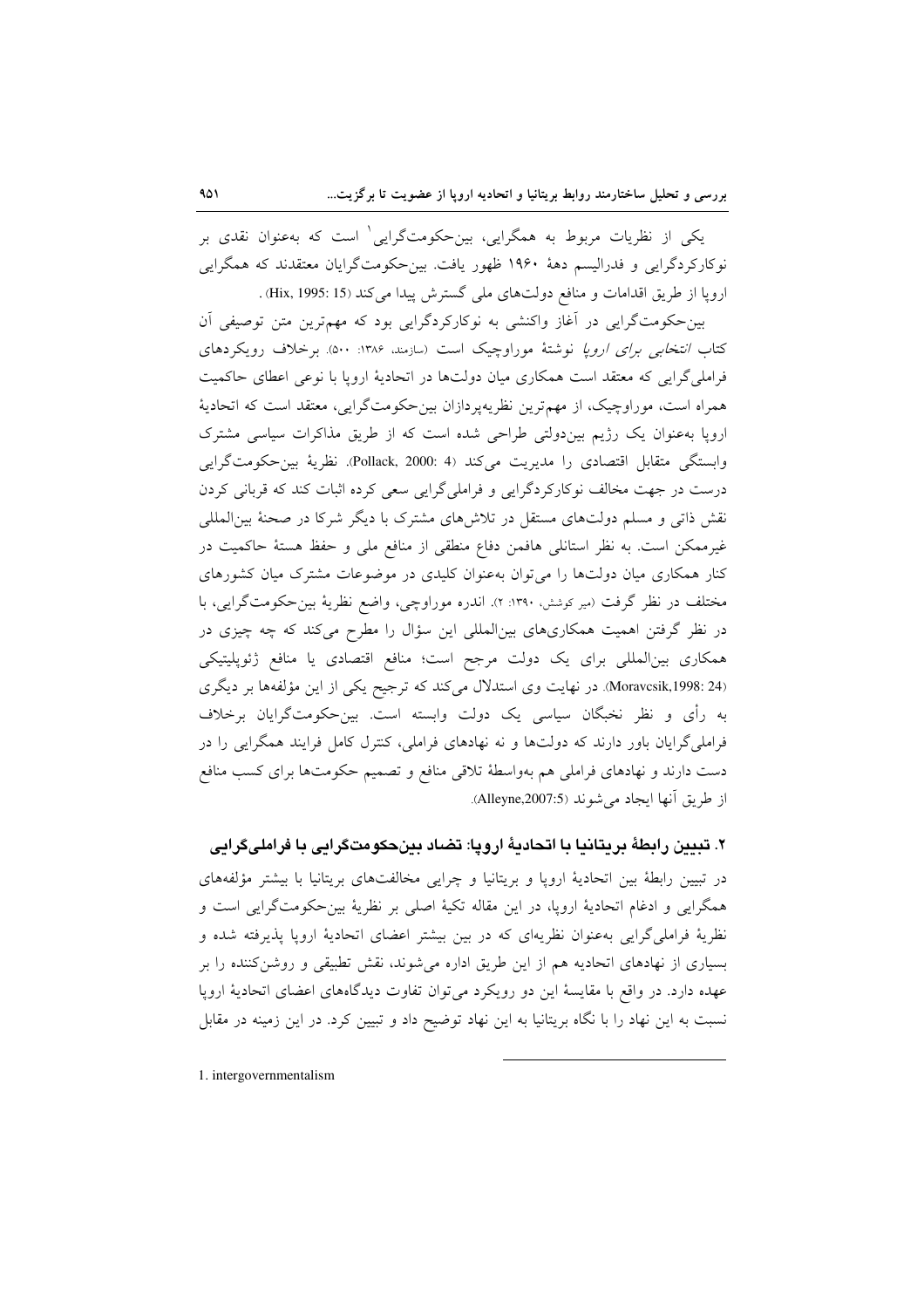دالهایی مثل اروپاگرایی ْ، اروپایی سازی ْ و وحدت اروپا ْ (نقیبزاده و همویی، ۱۳۹۲: ۱۴) که بیشتر براساس فراملی گرایی که در آن بخش هایی از حاکمیت باید به نهاد بالاتری واگذار شود، دالهایی مثل حاکمیت ملی ٔ ، تاچریسم، شکگرایی اروپایی، آتلانتیکگرایی و اسطورهستیزی از وحدت اروپایی که بیشتر در چارچوب همکاری بین دولتها بدون تمرکز قدرت تصمیمگیری و با در نظر گرفتن منافع ملی و بدون واگذاری حاکمیت است، قابل تبیین و تحلیل است که در چارچوب بین حکومتگرایی بررسی و تحلیل می شوند.

در معنای احساسی که مخالفان اتحادیهٔ اروپا از رویکرد فراملیگرایی استنباط کرده و درصدد تبلیغ آناند، آن را به معنای از دست دادن حاکمیت ملی، ادغام بیشتر و در نهایت تشكيل ايالات متحدة ارويا مي دانند (www.epp-ed.eu/Members/en/default.asp). در اين رويكرد کشورها برخی از قدرتهای تصمیمگیری در برخی حوزههای موضوعی مشخص را به مقامات بالاترى در يک نهاد فوق ملى واگذار مى كنند، مثل اتحاديهٔ ارويا. اين قدرت تصمیمگیری واگذارشده در حوزههای موضوعی مشخصشده همچون سیاستهای مشترک کشاورزی، شیلات، تجارت و رقابت یا پولی و مالی است.

در تبیین روابط اتحادیهٔ اروپا با بریتانیا با توجه به این رویکرد باید گفت که هر گونه تغییر در نوع تصمیمگیری در حوزهها و زمینههای سیاسی خاص، نتایج ناخواستهای را برای اعضا دارد؛ برای مثال تصمیمات اتخاذشده در بخش محیط زیست و عواقب ناخواستهٔ کشاورزی (یا برعكس) يا ايجاد بازار واحد و تأثيرات ناخواستهٔ آن بر قوانين استخدام تمامى كشورهاى عضو. موضوعی که از زمان تشکیل سیاستهای مشترک کشاورزی و همچنین سایر سیاستهای مشترک اتحادیهٔ همچون سیاست مشترک پولی و مالی (پورو) و شیلات مورد انتقاد بریتانیا بوده است، چراکه بریتانیا از همان ابتدای تشکیل این سیاستهای مشترک، آن را نوعی از دست رفتن حاکمیت ملی و تأثیرهای ناخواستهٔ نهادی بر حاکمیت و قدرت تصميم گيري خود تلقي مي کند.

در بین حکومتگرایی، دولتها بدون واگذاری هر نوع حاکمیتی با یکدیگر همکاری می کنند. در این رویکرد اولویت حراست از منافع ملی دولت است. دولتها بهمنظور رسیدن به منافع خود با هم همکاری میکنند تا به مصالحه و سازش برسند. بیشتر سازمانهای بین|لمللی جهانی و منطقهای بین دولتی اند. بحث حل نشدهای که در اتحادیهٔ اروپا وجود دارد، این است که آیا آن یک سازمان فراملی است یا بیندولتی. برخی ارکان اتحادیهٔ اروپا فراملیاند، همچون

- 1. Europeanism
- 2. Europeanization
- 3. European Union
- 4. National Sovereignty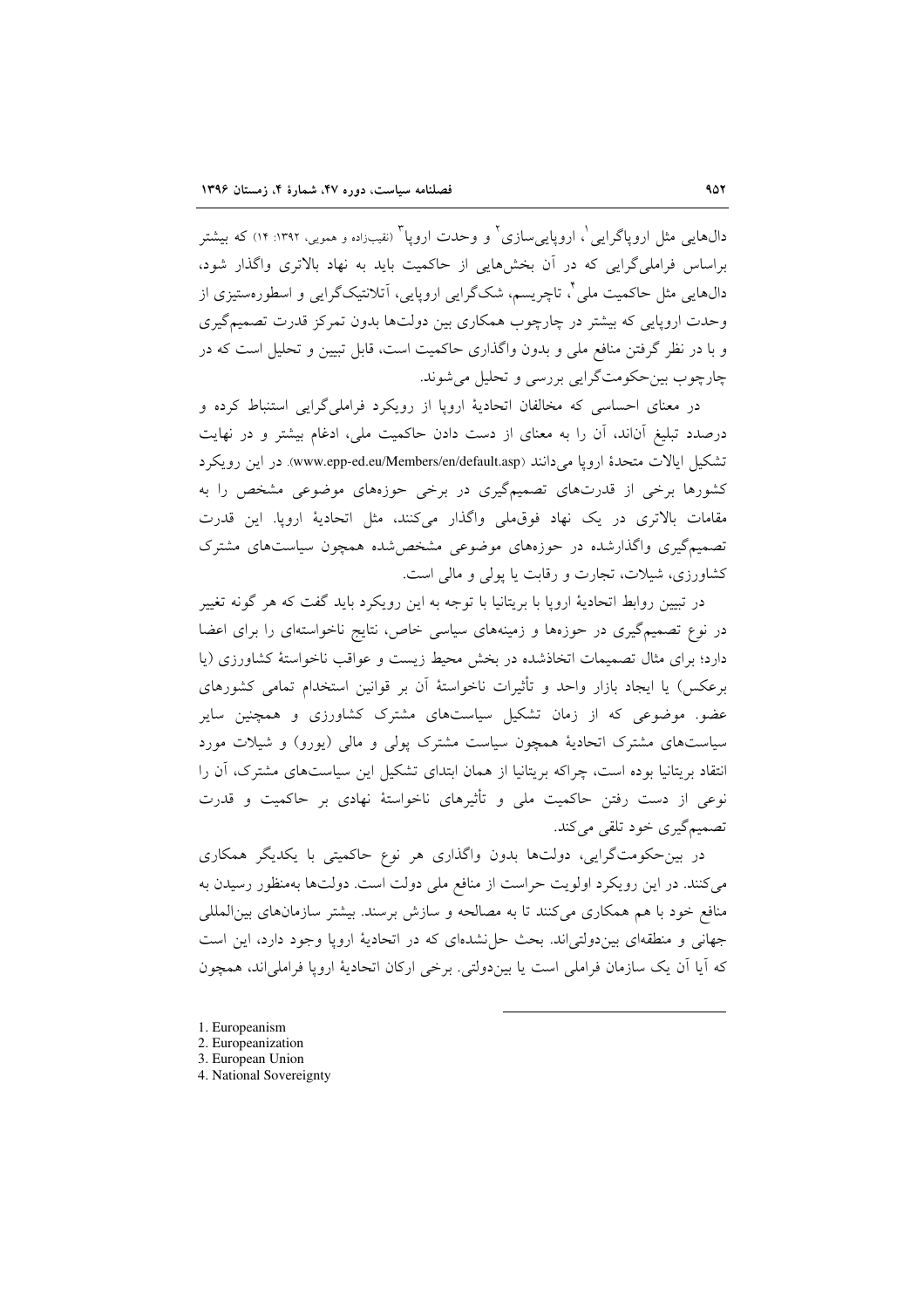کمیسیون اروپا و ارکانی همچون شورای وزیران و شورای اروپا نمونهای از ارکان بین حکومتی اتحادیه هستند. با این حال بیشتر نهادهای اتحادیه ترکیبی از این دو رویکردند. بریتانیا در هر نوع و جنبهای از ارکان و سیاستهای مشترک اتحادیه که صبغهٔ فراملی داشته، خیلی محتاط بوده (Jones, 2007: 102) و انتقادهای تندی را به سازمانهای با نقش فراملی که در آنها تصمیمات گرفتهشده، کل اعضا و نه لزوماً فقط یک عضو را تحت تأثیر قرار می(هد، داشته است، چراکه از نظر بریتانیا این رویکرد و سیاستهای مرتبط با آن معادل واگذاری حاکمیت ملي است كه بريتانيا بههيچوجه مايل به از دست دادن آن نيست ( Glencross,2016: 32-33). هر زمان که قدرت در دست اتحادیهٔ اروپا تمرکز یافته، همزمان بریتانیا نگران از دست دادن حاکمیت خود شده و هشدارهایی را به سران اروپا در خصوص استثناگرایی این کشور و تهدید به خروج کرده است. ٰ در سیاست و افکار عمومی بریتانیا، این ایده که اتحادیهٔ اروپا سازمانی بین دولتی است، بهمراتب بیشتر و بهراحتی مورد پذیرش قرار می گیرد Moravcsik and) Schimmelfennig,2009:64-67. در رسانهها و بهتبع أن افكار عمومي بريتانيا نيز گرايش زيادي به رویکردهای بین حکومتگرایی که در آن نقش دولت فقط برای محافظت از منافع این کشور و نه بحث وحدت اروياست، وجود دارد.

#### ۳. نگاهی مختصر به روند عضویت بریتانیا در اتحادیهٔ ارویا

بریتانیا بسیار دیرتر از دیگر اعضا به اتحادیه پیوست و بیش از دلایل اصولی، دلایل پراگماتیک (عمل گرایانه) داشت. تفسیرهای متعددی برای تبیین این رویکرد ارائه شده است؛ از جمله جغرافیای خاص (جزیرهای بودن)، تاریخ (عدم اشغال این کشور از ۱۰۶۶ میلادی)، ساختار نهادي (پراکندگي احزاب سياسي)، اقتصاد (فراآتلانتيک) و پيوند عميق اجتماعي ــ فرهنگي با حاکمیت ملی. دولت بریتانیا همگرایی اروپایی را بیشتر نوعی لزوم توافق،اپذیر تلقی میکرد تا منفعت٫سان مثبت. این کشور از سرسختترین مخالفان تعمیق و ادغام همگرایی و تبدیل اتحادیه به فدراسیون اروپایی بوده و به اعتقاد صاحب نظران، تنها الزامات اقتصادی بریتانیا را وادار به پیوستن به روند همگرایی در اروپا کرده و این کشور در سیاستهای خود نگاهی فرااًتلانتيكي دارد. زماني٤د شومان، وزير خارجهٔ فرانسه در سال ١٩۵٠ اعلاميهٔ تأسيس جامعهٔ زغال و فولاد را صادر كرد، بريتانيا به آن پاسخ منفى داد و يكي از دلايل عدم شركت بريتانيا در این جامعه این بود که شومان، این جامعه را اولین گام بهسوی تشکیل فدراسیون اروپایی اعلام میکرد ( نقدینژاد، ۱۳۸۷: ۱۸۸ – ۱۸۴).

۱. ر.ک: سخنرانی مارگارت تاچر در ۲۰ سپتامبر ۱۹۸۸ و همچنین نامهٔ دیوید کامرون به دونالد تاسک، رئیس شورای اروپا، در ۱۹ فوريهٔ ۲۰۱۵.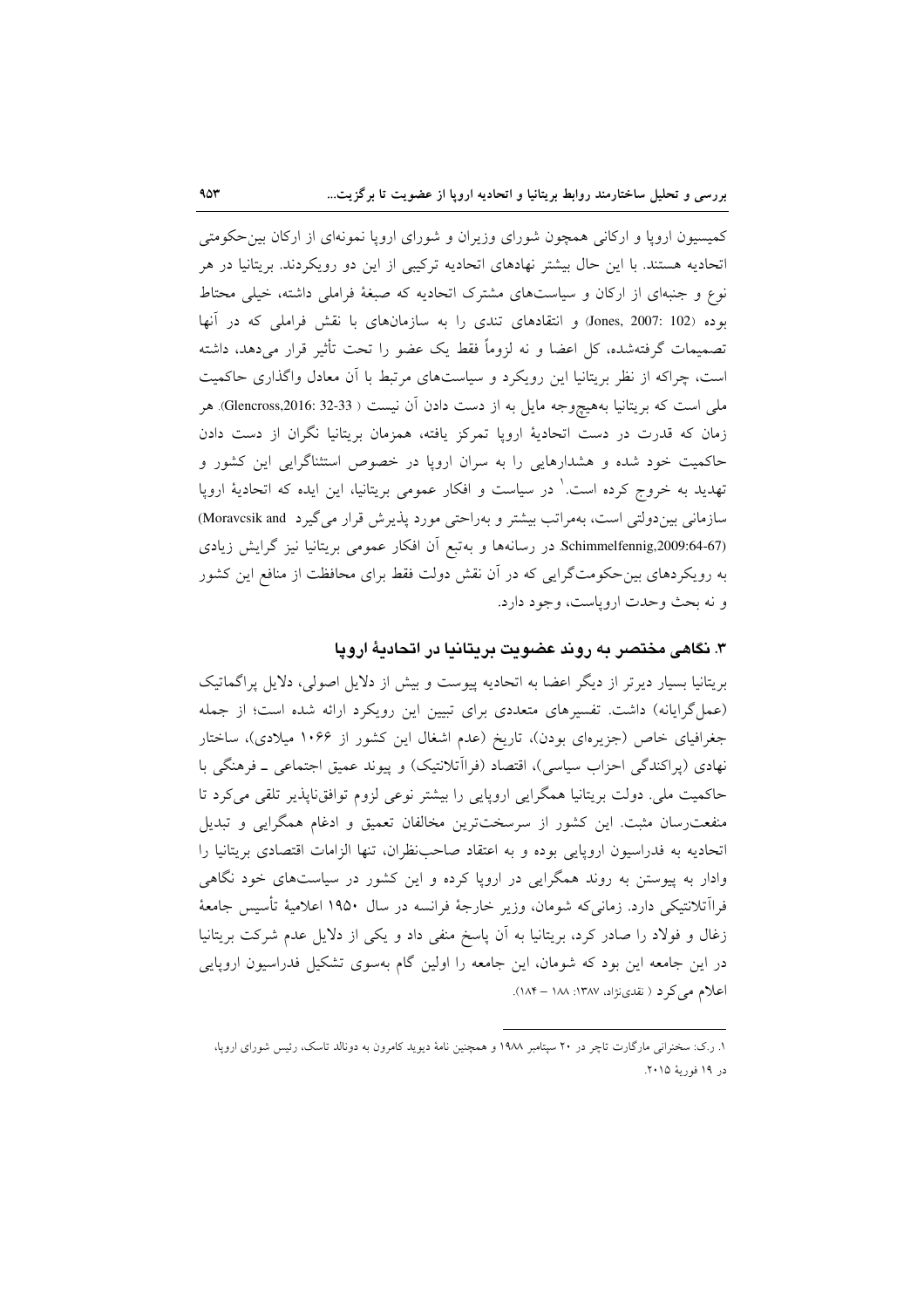تحولات بعدی موجب شد که بریتانیا نتواند خود را بی نیاز از جامعهٔ اروپا ببیند. رهبران بریتانیا متوجه شدند که برای کسب منافع بیشتر باید به سمت بازار مشترک ارویا بروند (نقدینژاد، ۱۳۸۷: ۱۸۸). در اوایل دههٔ ۱۹۶۰ در زمان نخستوزیری مک میلان حزب محافظهکار تصمیم گرفت عضویت خود در جامعهٔ اقتصادی اروپا را تسلیم کند. مقامات لندن به این نتیجه رسیده بودند که با پیوستن به این جامعه می توانند بازارهای تجاری خود را گسترش دهند و در مقام رهبری اروپایی وارد عمل شوند. اما این درخواست دو بار در سالهای ۱۹۶۳ و ۱۹۶۷ با مخالفت ژنرال دوگل که انگلیس را «اسب تروای» آمریکا در اروپا می خواند، روبهرو شد. سرانجام با پیگیری،های بعدی و درخواست دوباره در اوایل دههٔ ۱۹۷۰ و پس از روی کار آمدن ژرژ پمپیدو و دست کشیدن از مخالفت با عضویت بریتانیا، در اول ژانویهٔ ۱۹۷۳ بههمراه دانمارک و جمهوری ایرلند به عضویت جامعهٔ اقتصادی اروپا در آمد (کتاب اروپا ۸ ابرار معاصر تهران:  $(19)$ 

بریتانیا در هیچ یک از این مراحل با اتحادیه همگام نشد. این کشور در سال ۱۹۹۲ بهدلیل مشکلات اقتصادی، مکانیسم نرخ ارز را ترک کرد و هیچوقت به حوزهٔ پولی یورو نپیوست. بریتانیا در بیشتر زمینهها، رویهٔ ملی خود را حفظ کرد، بهطوریکه با وجود پیوستن به یورو (یول واحد اروپایی) آخرین کشوری بود که به منشور اجتماعی اروپا پیوست؛ عضو پیمان شنگن نیست و معتقد به کنترل رفتواًمد شهروندان است. همچنین مخالف سرسخت قوانین کار مشترک در اتحادیه است و بدین سبب با شناسایی رسمی حق اعتصاب در قانون اساسی اتحادیهٔ مخالفت میکند. علاوه بر این موارد، بریتانیا معتقد به سرسختی در زمینهٔ قوانین مهاجرت به اتحادیهٔ اروپاست (کاردان، ۱۳۸۶: ۲۰۲). در ادامهٔ ناسازگاری بریتانیا با سیاستهای ادغامگرایانهٔ اتحادیهٔ اروپا، این کشور به معاهدهٔ مالی <sup>۱</sup> جدید با عنوان «پیمان ثبات، هماهنگی و ادارهٔ امور اتحادیهٔ اقتصادی و یولی،"<sup>۲</sup> که در اجلاس سران اتحادیهٔ ارویا در ژانویهٔ ۲۰۱۲ موافقت و در مارس ۲۰۱۲ توسط تمامی سران اتحادیهٔ اروپا (بهغیراز بریتانیا و چک) امضا شد، نیپوست. علاوهبر معاهدهٔ مالی، پیمان جدید شامل مقرراتی برای تقویت هماهنگی سریع سیاستهای اقتصادی، همگرایی و تقویت ادارهٔ امور منطقهٔ یورو است. این معاهده یک گام به سمت «اتحاديهٔ ثبات مالي» با هدف تقويت چارچوب ادارهٔ امور مالي منطقهٔ يورو و تقويت کاستم های مربوط به معاهدهٔ رشد و ثبات است (EBC, 2012: 2-4). این معاهده که بریتانیا از ابتدا با آن به مخالفت برخاست و هیچوقت به عضویت آن درنیامد، شامل مؤلفههای زیر بود: قانون بودجهٔ متعادل اجباری که در آن بودجهٔ عمومی دولتها باید متعادل یا مازاد باشد؛

1. fiscal compact

<sup>2.</sup> Treaty on Stability, Coordination and Governance in the Economic and Monetary Union  $(TSCG)$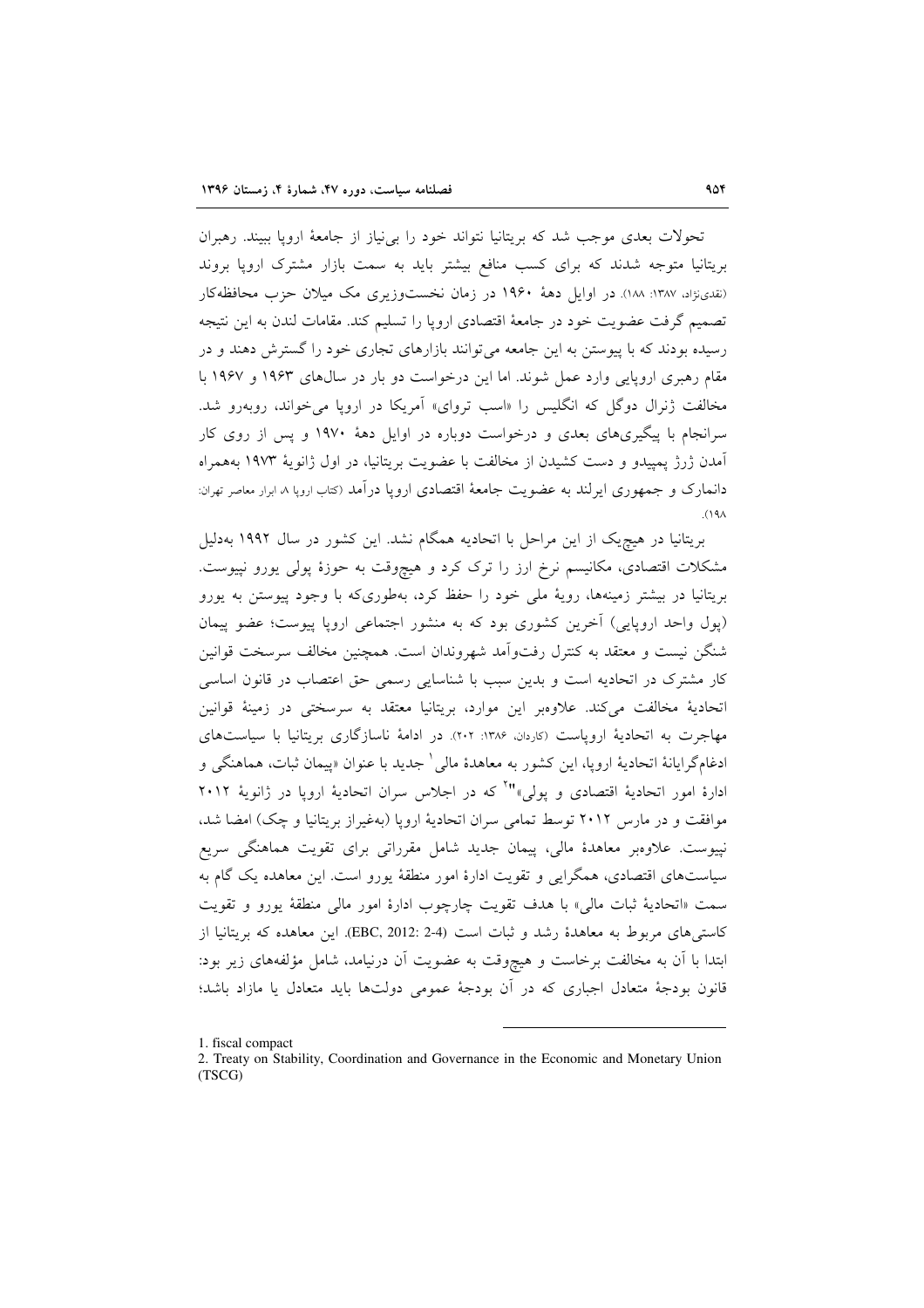مکانیسم اصلاح خودکار امور مالی، تقویت روشهای رسیدگی به کسری بودجهٔ بیش|زحد، معیارهای مشخص برای کاهش بدهیهای دولت و برنامهٔ انتشار بدهی عمومی دولتها .(www.ecb.europa.eu,2012)

## ۴. فراآتلانتیکگرایی: متغیر تأثیرگذار در روابط

از مهم ترین مؤلفهها در رویکردهای سیاسی- اقتصادی و دفاعی بریتانیا نسبت به اتحادیهٔ اروپا، نگاه فراآتلانتیکی است. با اینکه این مفهوم در ابتدا، به ناتو و اتحاد اروپا ـ آمریکا اشاره دارد، ماهیتاً به معنای حضور آمریکا در اروپاست. حفظ و افزایش این تعهدات، از اهداف اصلی سیاستهای اروپایی و فراآتلانتیک بریتانیا در دوران پس از جنگ بوده است (ممویی، ۱۳۹۲: ۴۰). اّتلانتیکگرایی بریتانیا، علاوهبر حمایت اقتصادی آمریکا و تعهدات نظامی این کشور، بهدلیل تلاش برای ایجاد رابطهٔ خاص با ایالات متحده و در نتیجه کسب نفوذ بیشتر و تأثیر گذاری بر سیاستهای این کشور نیز است. بعدها زمانیکه آشکار شد که ایالات متحده مصمم به دفاع از اروپای غربی شده است، مباحثه میان اروپاگرایان و آتلانتیکگرایان، این واقعیت را نمایان ساخت که بریتانیا قادر به پذیرش تعهدات بیشتر در رابطه با قارهٔ اروپا نیست. در حوزهٔ دفاع، اروپا نقش حیاتی در حفظ امنیت بریتانیا داشت، اما ابزار مؤثر دفاع از اروپا، در دست قدرت آمریکا بود و نه ارتش اروپایی (359 :Baumann,2009) در واقع اتحاد آتلانتیک برای بریتانیا عملکردی دوگانه داشت: هم عضویت این کشور در همکاریهای اروپایی را تسهیل میکرد و هم در زمینهٔ عضویت بریتانیا در هر گونه سازمان اروپایی که هویت این کشور را از آن سلب میکرد، نقش بازدارنده داشت. اروپاییسازی در دوران نخستوزیری مارگارت تاچر اصولاً دالی حاشیهای و نقطهای بدیل مقابل دال آتلانتیکگرایی و نزدیکی با ایالات متحدهٔ آمریکا محسوب می شد. از آنجا که آتلانتیکگرایی در دوران نخستوزیری تاچر برجستهتر از دیگر زمانها بوده است، مارگارت تاچر در قبال روند تحولات مربوط به جامعهٔ اقتصادی ارویا، سیاستهای شدیدی را اتخاذ کرد و بیشتر بهسوی آمریکا و تشدید فرایند آتلانتیکگرایی در سیاست خارجی بریتانیا متمایل بود و به اهداف سنتی ناتو و جهتگیریهای نظامی گرایانهٔ آن روی خوش نشان داد (خالوزاده، ۱۳۷۷ : ۵\_۴).

تاچر معتقد بود بهترین راه تأمین منافع انگلیس، ایفای نقش واسطه میان اروپا و آمریکاست. ازاین٫و، وی از ادغام انگلیس در جامعهٔ اروپا رضایت نداشت و حتی نزدیکی به ايالات متحده را ترجيح مي داد (نقيبزاده و همويي، ١٣٩٢: ٢۴). تاچر در سخنراني ٢٠ سيتامبر ١٩٨٨ در کالج اروپا در بلژیک در خصوص مسائل دفاعی اروپا و نگاه فراآتلانتیکی در این حوزه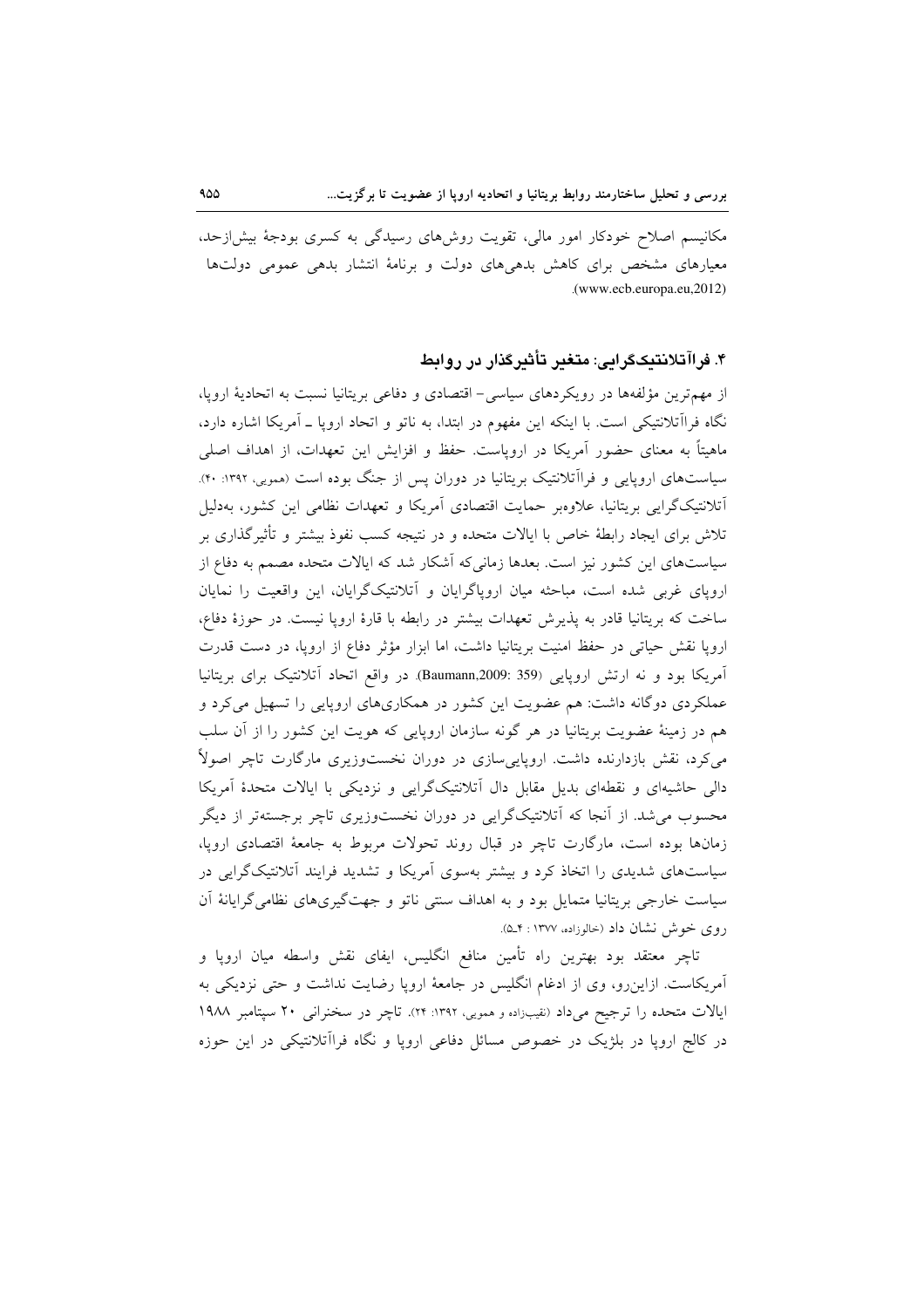گفت: «اروپا به یک دفاع مطمئن از طریق ناتو که برای بیش از ۴۰ سال امنیت اروپا را فراهم کرده است، ادامه خواهد داد... ما باید برای حفظ تعهد ایالات متحدهٔ آمریکا برای دفاع از اروپا تلاش کنیم... ما به اتحادیهٔ اروپای غربی نه بهعنوان جایگزین برای ناتو، بلکه بهمنزلهٔ ابزاری برای مشارکت در دفاع مشترک از غرب نگاه کنیم» ( Thatcher, 20. 10.1988).

۵. همگرايي اروپايي: انگارهٔ تهديد براي حاکميت و هويت ملي بريتانيايي

اصلي ترين جدال ميان بريتانيا و اتحاديهٔ اروپا، مسئلهٔ حاكميت است. يک باور بسيار مستحکم در میان طیف سیاسی بریتانیا وجود دارد مبنی بر اینکه حاکمیت پارلمانی نماد آزادی و بریتانیایی بودن<sup>۱</sup> است. ناسازگاری بریتانیا و اتحادیهٔ ارویا عمیقاً ریشه در تاریخ، جامعه و نظامهای سیاسی دارد (ممویی، ۱۳۹۲: ۳۷). دولتهای حاکم بر بریتانیا یکی پس از دیگری بهدنبال پیرریزی و تحکیم سنت، روحیه و نقش بریتانیایی بوده و هستند ( :Tugendhat & Wallace, 1988 9. به گفتهٔ آنتونی گیدنز، جامعهشناس بریتانیایی، بریتانیا حاضر نیست در اروپایی که بهصورت فدراسیون اداره می شود و یول و یارلمان مشترک دارد، شرکت کند (نقدی:﴿ان ١٣٨٧: ١٨۶). نه احزاب سیاسی حاکم و نه نظام پادشاهی انگلستان موافق عضویت این کشور در فدراسیون اروپایی نبودند و دلایلی از این دست ارائه میدادند: عضویت در اتحادیهٔ اروپا با عضویت در ثروت مشترک ناسازگار بوده و رابطهٔ نزدیک بریتانیا با ایالات متحده را از بین می برد و مانع از تأثیرگذاری و نفوذ این کشور در عرصهٔ سیاستگذاری آمریکا می شود. در نهایت این به معنای فرمانبرداری سیاستهای بریتانیا از سیاستهای اروپایی و پایان استقلال ملی این کشور در سیاست خارجی است (همویی، ۱۳۹۲: ۴۱-۴۰). مسئلهٔ حاکمیت، تنها به موضوعات در خصوص فدراسیون سیاسی و همگرایی نظامی محدود نمیشد، بلکه تأمل در سازمانهای اقتصادی اروپایی را نیز در برمی گرفت. برای مثال، جنبههای غیرواقعی جامعهٔ زغال و فولاد، عاملی تعیین کننده در مخالفت بریتانیا با عضویت در آن بود. انگیزههای اولیهٔ دولت کارگری، مخالفت با دخالت خارجی در زندگی اقتصادی بریتانیا بود (363 :Baumann,2009) . نظام ملی اجرایی -سیاسی در بریتانیا، هرگز خود را بهطور کامل متعهد به همگرایی اروپایی نکرده است و همواره با عناوینی از این دست توصیف می شد: شکاک و کنارهگیر <sup>۲</sup>، یک شریک ناهمگون ؓ و بیشتر یک ناظر تا بازیگر ٔ در یک نمایشنامهٔ قارمای که بریتانیا تصمیم به بیرون ماندن از آن گرفته است. از پیوستن به نظام پورو خودداری کرد؛ آخرین کشوری بود که به منشور اجتماعی اروپا

- 1. Britishness
- 2. Aloof&Skeptical
- 3. Awkward Partner
- 1. a Spectator rather than an Actor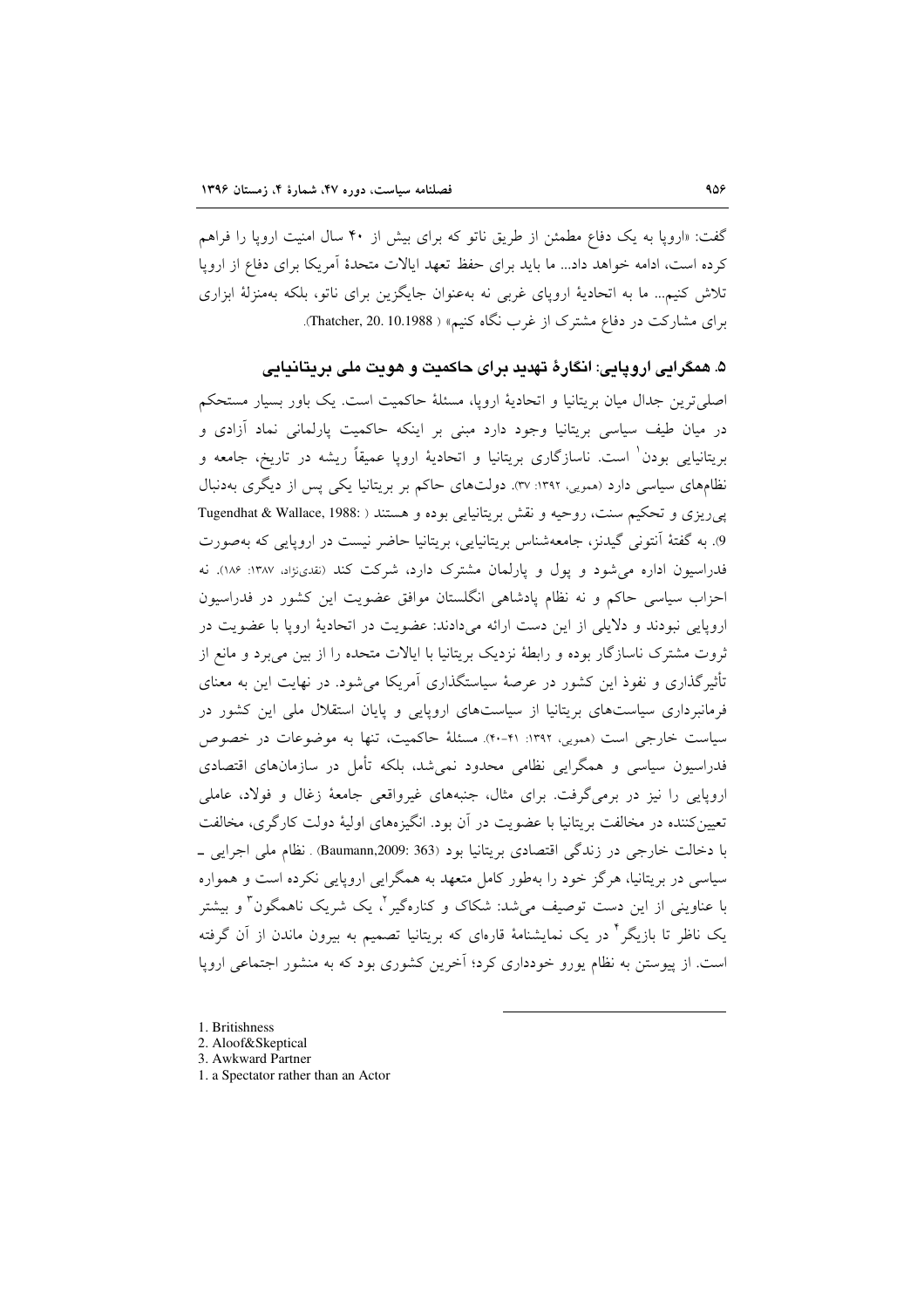پیوست؛ عضو پیمان شنگن نیست و معتقد به کنترل رفتواّمد شهروندان است. همچنین مخالف سرسخت قوانین کار مشترک در اتحادیه است و بدین سبب با شناسایی رسمی حق اعتصاب در قانون اساسی اتحادیه مخالفت میکند. علاوهبر این موارد، معتقد به سرسختی در زمينهٔ قوانين مهاجرت به اتحاديهٔ اروياست (كاردان، ۱۳۸۶: ۲۰۲ – ۲۰۲).

بخش مهمی از اروپاستیزی و بدبینی متأخر نسبت به سیاستهای اروپایی که همگرایی بیشتر با اتحادیهٔ اروپا را به معنای از دست رفتن حاکمیت این کشور تلقی میکند، ریشه در سنت محافظهکار تاچر دارد. علاوهبر سیاستها و خطمشیهایی همچون تعهد به بازار آزاد، کنترل تولید درآمد، تقلیل بخش عمومی و حمایت از خصوصی سازی که از سیاستهای حزب محافظهکار تحت رهبری تاچر محسوب می شدند، حمایت از دولتی قدرتمند و مستحکم و حفظ اقتدار تام دولت در برابر همگرایی و نهادهای اتحادیهٔ اروپا دستکم بخشی از مهمترین دلایل چالش های بین طرفین بود که تعارضهای ساختاری در رویکردهای همگرایی را بیان می داشت.

مارگارت تاچر در رویکرد کلی خود نسبت به اروپای غربی، همواره سعی در تحقیر و کوچک شمردن ایدهٔ همگرایی اروپایی و تأکید بر عملی بودن همکاری میاندولتی و نه فراملی گرایی (که مستلزم اعطای بخشی از حاکمیت به نهاد فوق ملی است) داشته است. تاچر در سخنرانی خود در کالج اروپا در بلژیک در ۲۰ سپتامبر ۱۹۸۸ اظهار میکند: جامعهٔ اروپا متعلق به همهٔ اعضای أن است، پس باید سنتها و خواستههای همهٔ اعضا منعکس شود (Thatcher, 20. 10.1988). بی شک در دوران نهسالهٔ نخستوزیری وی، ماهیت جامعهٔ اروپایی و رابطهٔ بریتانیا با آن تغییر بنیادی یافت. در این مدت بریتانیا بهدلیل پیروی نکردن از قوانین بودجه، سیاست مشترک کشاورزی و دیگر سیاستهای اساسی جامعهٔ اروپا همواره «شریک ناهمگون» بود. از آنجا که دولت بریتانیا هرگز تلاش چندانی برای توضیح رویکرد بدبینانهٔ خود نسبت به اروپا و سود و هزینهٔ پیوستن به آن به مردم کشور خود نمیکرد، در نتیجه بریتانیاییها و اروپاییان در دو سطح دولت و افکار عمومی، نگاهی خصمانه و پرتردید به یکدیگر داشتهاند. دلیل اصلی این نگاه، رفتار دولت بریتانیا و مشکلات اقتصادی آن بود که عضویت در جامعهٔ ارویا را برابر با از دست دادن حاکمیت سیاسی خود تلقی می کرد (byrd,1988: 36. گفتمان تاچریسم و سنت محافظهکاری خاص تاچر که در دوران نخستوزیری وی در سه دورهٔ پی درپی از ۱۹۷۹ تا ۱۹۹۰ (طولانی ترین دورهٔ نخست وزیری) در سیاست خارجی بریتانیا برقرار شد، اَنقدر مؤثر بود که بسیاری از مؤلفههای اَن بعدها حتی در دورهٔ قدرت حزب کارگر و شخص «بلر» نیز مورد احترام و اعمال قرار گرفت (ممویی، ۱۳۹۲: ۳۴).

«هویت ملی» و «هویت بریتانیایی» نیز از جمله مفاهیمی است که توسط سیاستمداران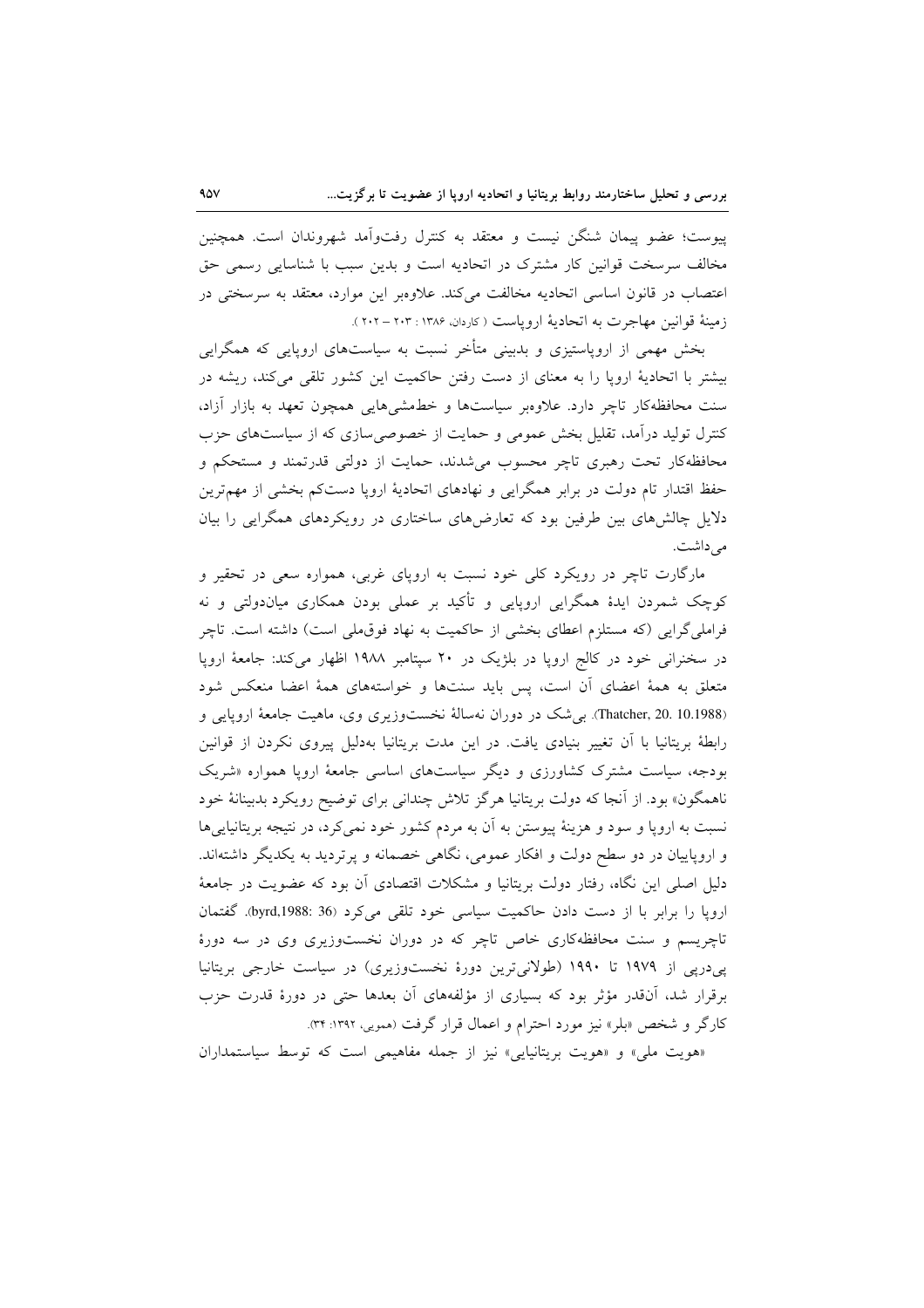بریتانیایی همیشه در مقابل هویت اروپایی استفاده شده است؛ دکترینی که بر این باور است که ملتها باید بهصورت مستقل و نه جمعی در راستای تحقق اهداف و منافع خود گام بردارند. ازاینرو دال ناسیونالیسم در تضاد با انترناسیونالیسم قرار می گیرد که طرفدار یکی شدن همهٔ مرزها و از میان رفتن مفهوم امروز «کشور» است. در اینجا دال اروپاگرایی نماد روشنی از انترناسیونالیسم است که برای هویت ملی یک خطر محسوب می شود و در تضاد و رقابت با هویت بریتانیایی قرار می گیرد. کشورهای عضو اروپا با پذیرش هویت اروپایی در واقع از هویت ملی خود کناره می گیرند و هویت جدید با منافع جدیدی برای خود تعریف می کنند. در واقع دال ناسیونالیسم در بیشتر کشورهای اتحادیهٔ اروپا، دیگری در قبال اروپا محسوب می شود. بیشتر کشورهای اتحادیهٔ اروپا دال اروپاگرایی را برجستهسازی کرده و دال ناسیونالیسم را به حاشیه راندهاند، بهجز بریتانیا که به لحاظ جغرافیایی و سیاسی، احساس متفاوت بودن نسبت به دیگر اعضای اتحادیه دارد و بر هویت بریتانیایی اصرار می ورزد. بریتانیا بهسبب عقبهٔ تاریخی خود (نظام امپراتوری و پیوستگی با آنگلوساکسونها) و نیز شرایط جغرافیایی (جزیرهای بودن)، حاضر به ترک استقلال و هویت ملی خود نیست و همواره بر هویت بریتانیایی پافشاری می کند. بنابراین بریتانیا در مقابل دال اروپا، غیر«هویت بریتانیایی» یا «بریتانیایی ماًبی» را قرار می دهد (نقیبزاده و همویی، ۱۳۹۲: ۲۲–۲۱).

۶. سیاستهای مشترک اتحادیهٔ اروپا و رویکرد بریتانیا: توسعه در برابر ادغام ادغام به معنی گرد آوردن دامنهٔ وسیعی از ارکان و متحد کردن تدریجی آنهاست. گاهی بهعنوان «تعمیق یک سازمان» نیز توصیف میشود. اتحادیهٔ اروپا ادغام را از طریق سیاستهای مشترک ٰ همچون سیاست مشترک کشاورزی، تجاری، شیلات، پولی و سیاست خارجی و امنیتی مشترک ايجاد، ترويج و ارتقا داده است. بريتانيا همانند مخالفت با حوزهها و موضوعات فراملي گرايي، با حوزههایی که ادغام بیشتری در اتحادیه صورت میگیرد، مخالف است و با نگاهی به تاریخچهٔ تشکیل سیاستهای مشترک بهعنوان نمود عینی جنبههای ادغام اتحادیهٔ اروپا، با آن به مخالفت برخاسته و تا حد ممکن خود را دور از این سیاستها نگهداشته و نگران از دست دادن حاكميت خود بوده است (Jones,2007: 114). در اين زمينه مي توان به موارد زير كه همهٔ موارد در جهت مخالفت با فراملي گرايي و ادغام موضوعي بودهاند، توجه كرد: ۱. بریتانیا بهعنوان یک قدرت بزرگ اروپایی، همواره بدین شهرت داشته است که مخالف تعمیق همگرایی در اروپاست؛ ۲. سرسختترین مخالفان تبدیل اتحادیه به یک فدراسیون

اروپایی بوده است؛ ۳. در سیاستهای خود نگاهی فراآتلانتیکی دارد؛ ۴. پاسخ منفی به اعلامیهٔ

1. common policies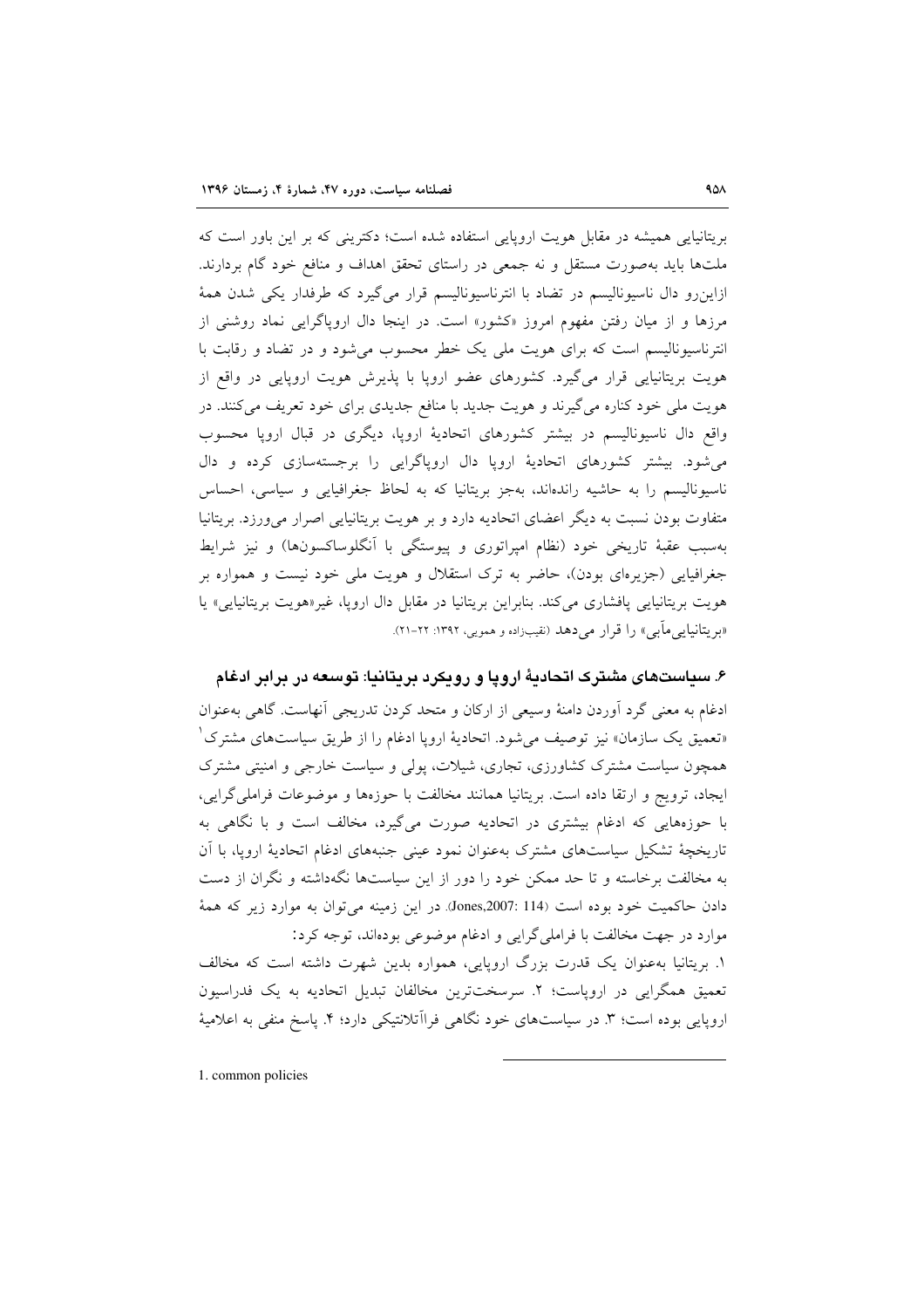تأسیس جامعهٔ زغال و فولاد ۱۹۵۰؛ ۵. در سال ۱۹۵۷ در زمان تشکیل بازار مشترک اروپا متعاقب پیمان رم، بریتانیا وارد بازار مشترک نشد؛ ۶ـ در مقابل، در سال ۱۹۵۹، «موافقتنامهٔ تجارت آزاد اروپا» را تأسیس کرد؛ ۷ـ از پیوستن «یورو» (واحد پول اروپایی) خودداری کرد؛ ٨ آخرین کشوری بود که به منشور اجتماعی اروپا پیوست؛ ٩. عضو پیمان شنگن نشد و معتقد به كنترل رفتواَّمد شهروندان است؛ ١٠. مخالف سرسخت قوانين كار مشترك در اتحادية اروپاست؛ ١١. با شناسايي رسمي حق اعتصاب در پيمان اتحاديهٔ اروپا<sup>\</sup> مخالفت ميكند؛ ١٢. معتقد به سرسختي در زمينهٔ قوانين مهاجرت به اتحاديهٔ اروپاست (کتاب اروپا ٨ (ويژهٔ مسائل انگلستان)، ۱۳۸۶).

در مقابل مفهوم ادغام که بیشتر بر سیاستهای مشترک اتحادیهٔ اروپا (که مستلزم واگذاری بخشي از حاكميت و قدرت تصميم گيري دولت است) اطلاق مي شود، توسعهٔ اتحاديهٔ ارويا بیشتر در حوزهٔ افزایش اعضای این نهاد است. با وجود مخالفتهای بریتانیا با تمام سیاستهای مشترک که به ادغام بیشتر این اتحادیه منجر شده و مستلزم تسلیم برخی از حوزههای حاکمیتی است، در خصوص گسترش و توسعهٔ اعضای اتحادیه مخالفتی نداشته و موافق گسترش این اتحادیه بهخصوص به سمت شرق است، زیرا با دیدگاه این کشور مبنی بر «گسترش سطحی» اتحادیهٔ اروپا مطابقت دارد. بریتانیا گسترش اتحادیهٔ اروپا به شرق را راهی برای افزایش دایرهٔ نفوذ و روابط خود می داند (نقدینژاد، ۱۳۸۷: ۱۹۶ – ۱۹۵).

از همان آغاز درخواست عضویت بریتانیا در اتحادیهٔ اروپا، این کشور در حوزههای مختلفی با فرایند ادغام حاکمیتش در نهادهای اروپایی مخالفت کرده و در هیچ زمانی به ادغام کامل در اتحادیه رضایت نداده و همواره درصدد بوده است که تحفظها و حق وتوهایی را برای خود نگهدارد. تاکنون بریتانیا در حوزههای مختلفی مانند تنظیم بودجه، سیاست کشاورزی مشترک و ابعاد اجتماعی اتحادیه و ... با اتحادیهٔ اروپا همراه نشده است. بریتانیا سالها با منشور اجتماعی اتحادیهٔ اروپا مخالفت میکرد. استدلال بریتانیا این بود که اعمال این منشور موجب افزایش هزینهٔ کار و کاهش رقابتها شده و ابزاری برای تحمیل هزینههای اجتماعی بر دولت انگلیس می شود (در نهایت با روی کار آمدن تونی بلر، انگلیس به این منشور پیوست). نیذیرفتن شنگن نیز با استدلال مخالفت با آزادی تردد بدون کنترل مرزی و همچنین با انگارهٔ برهمزنندهٔ امنیت و حاکمیت ملی صورت میگیرد (همویی، ۱۳۹۲: ۵۰). از ابتدای تأسیس جامعهٔ اروپا، یکی از کلیدیترین راهبردهای این اتحادیه، سازوکارهای مشترک با عنوان سیاستهای مشترک بود. این سیاستها هرچند در موضوعات مختلفی بود، با هدف مشترک هماهنگی و یکسانسازی سیاستهای موضوعی این اتحادیه بود که اغلب از طریق کمیسیون پیگیری،

1. Treaties of the European Union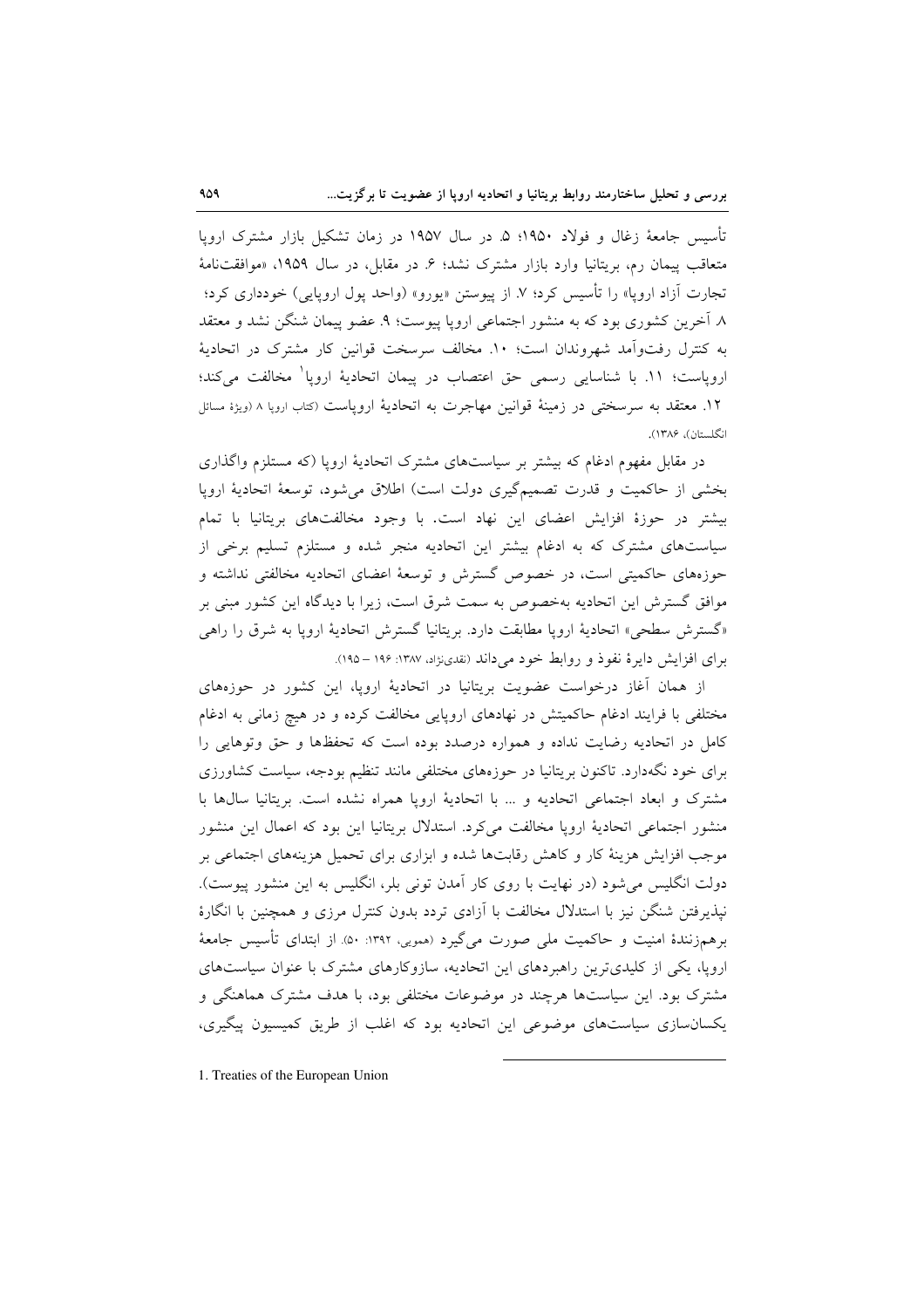هماهنگ و نظارت می شود. از جملهٔ این سیاستهای مشترک می توان به سیاست مشترک کشاورزی، سیاست مشترک رقابتی و تجارت، سیاست مشترک شیلات، سیاست مشترک خارجی و امنیتی، سیاست مشترک پولی (ارز واحد اروپایی (یورو)) و سیاست مشترک مهاجرت و پناهندگی اشاره کرد. بریتانیا با این استدلال که این سیاستها در حوزهٔ ادغام و امور حاکمیتی است، حاضر به مشارکت در بیشتر این سیاستها نشد.

۷. برگزیت: یس گرفتن حاکمیت اعطاشده و تحقق رویکرد بینحکومتگرایی دیوید کامرون، نخستوزیر سابق بریتانیا، طی نامهای در تاریخ ۱۰ نوامبر ۲۰۱۵ به دونالد تاسک، رئیس شورای اروپا، ضمن هشدارهایی به اتحادیهٔ اروپا و سران آن در خصوص نحوهٔ ارتباط با بریتانیا، پیشنهادهای چهارگانه در خصوص ارتباطات آیندهٔ اتحادیهٔ اروپا – بریتانیا در

حوزههای تجاری- اقتصادی- پولی، رقابتپذیری، حاکمیت و مهاجرت ارائه داد. در این نامه

پیشنهادها و راهکارهایی برای جلوگیری از خروج بریتانیا ارائه شد که عبارت بودند از: **۱. حاکمیت اقتصادی**: کامرون در این خصوص گفت: «ما در مقابل اقدام کشورهای عضو یورو که تصمیم به انتخاب ارز بلندمدت کردهاند، وا نمی ایستیم. اما می خواهیم مطمئن شویم که این تغییرات به یکپارچگی بازار واحد و منافع مشروع اعضای غیر یورو ضربهای نمیزند» Cameron's letter to Tusk, 10 November 2015). ٢. حاكميت ملي: «درحالي كه يارلمان ارويا نقش مهمی ایفا میکند، من میخواهم بهمنظور افزایش نقش پارلمانهای ملی برنامهٔ جدیدی ارائه دهم که در آن پارلمانهای ملی با اقدام جمعی و با هم بتوانند طرحهای قانونی را که نمی خواهند در پارلمان تصویب شود، متوقف کنند». «همانطورکه طرف هلندی گفته، این بلندپروازیها و جاهطلبیهای فراملیگرایی باید در صورت لزوم بر «اروپای الزامگرا و ملی گرا» امکان یذیر باشد (همان). **۳. مهاجرت:** «ما از قبل گامهای بزرگی برای کنترل مهاجرت از بیرون از اتحادیهٔ اروپا را آغاز کردیم، اما ما نیازمند آنیم که قادر باشیم کنترلهای بیشتری را از داخل اتحادیهٔ اروپا داشته باشیم» (ممان). این پیشنهادهای چهارگانه بعدها به امتیازهای چهارگانهای تبدیل شد که کامرون پس از چند اجلاس و مذاکرات از سران اتحادیه گرفت. مشروط بر اینکه در همهپرسیای که قرار بود ۲۳ ژوئن ۲۰۱۶ برگزار شود، مردم رأی به خروج ندهند. این چهار امتیاز عبارت بودند از:

۱. نخست اینکه، مقررات مربوط به کمکهای اجتماعی به مهاجران اروپایی تغییر میکرد. مهاجران برای استفاده از مزایای خدمات اجتماعی باید حداقل چهار سال در بریتانیا کار می کردند؛ ۲. دوم اینکه واحد پولی پوند در کنار واحد پولی یورو به رسمیت شناخته می شد. بدین معنا که کشورهای حوزهٔ یولی یورو باید در تصمیمات خود منافع مالی لندن را هم در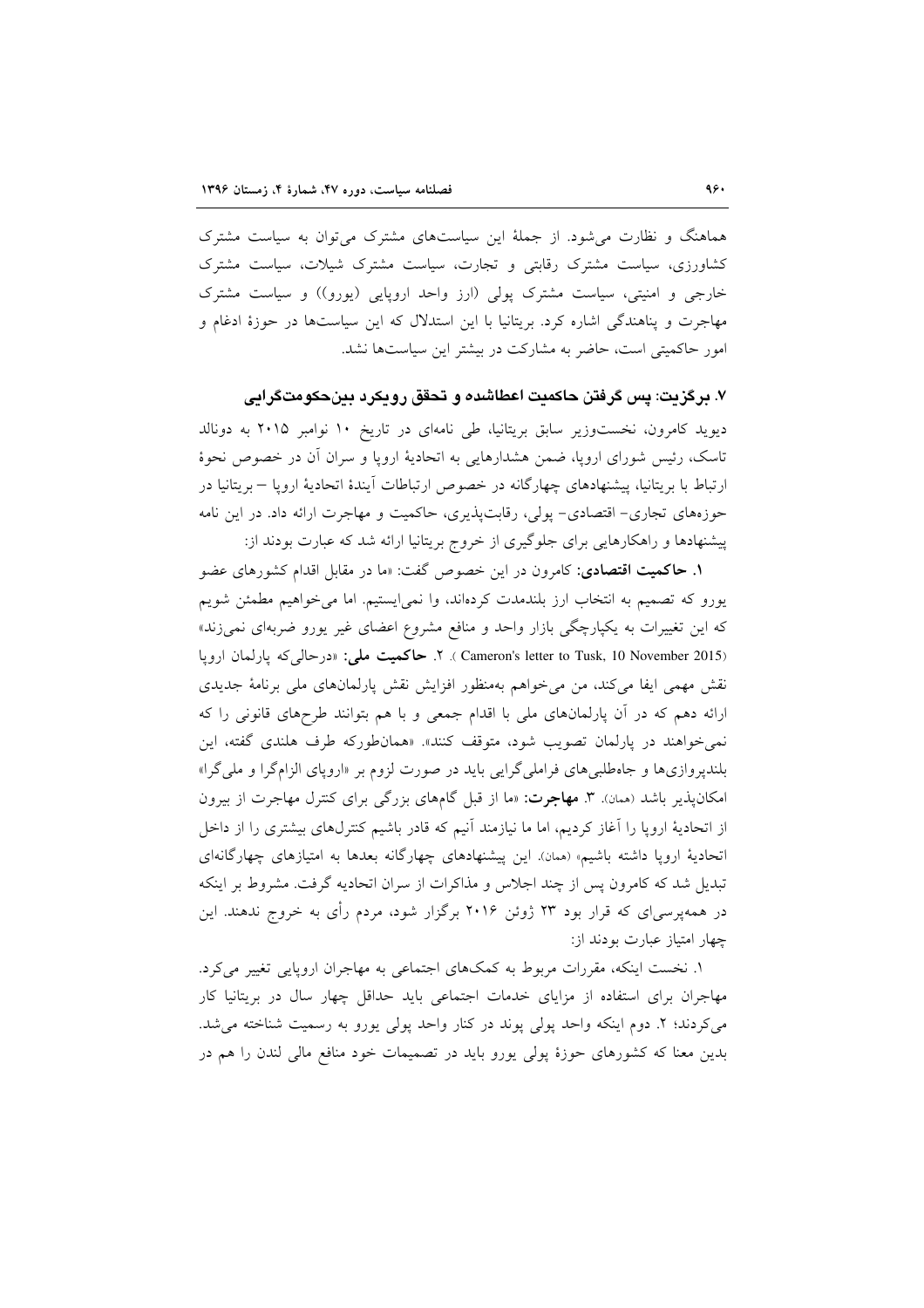نظر می گرفتند؛ ٣. سوم آنکه، روند ادغام سیاسی بریتانیا در اتحادیهٔ اروپا متوقف می شد؛ ۴. چهارم، قدرت بیشتری به یارلمانهای کشورهای عضو واگذار می شود، یعنی اینکه نمايندگان پارلمان قدرت رد قوانين اروپايى را خواهند داشت (www.fa.euronews.com,2016). براساس توافق در صورت رأى منفى مردم به ماندن در اتحاديه، اين توافقات هم ملغى مىشد. با رأى ۵۲ درصدى مردم بريتانيا به خروج از اتحاديهٔ اروپا در ۲۳ ژوئن ۲۰۱۶ اين توافقات نيز طبیعتاً و براساس توافق خودبهخود بی اثر شد. در نهایت پس از ۴۲ سال عضویت این کشور، مشخص شد که بریتانیا نمی خواهد و اساساً نمی تواند در اتحادیهای که رفتهرفته جنبههای فراملي گرايي آن بر جنبههاي بين حكومت گرايي آن مي چربيد، به عضويت خود ادامه دهد.

#### ۷. پیامدها، چشماندازها و سناریوهای روابط

### ۷–۱. پیامدها و چشماندازهای خروج

در همهپرسی خروج بریتانیا از اتحادیهٔ اروپا ً در ۲۳ ژوئن ۲۰۱۶ که برای اولین بار در تاریخ این اتحادیه رخ داد، طرفداران خروج با ۵۱/۹ درصد آرا در مقابل ۴۸/۱ درصد طرفداران ماندن به پیروزی رسیدند. نحوهٔ خروج یک عضو از اتحادیهٔ اروپا در مادهٔ ۵۰ پیمان لیسبون (تصویب ۲۰۰۹) پیش بینی شده، اما تاکنون به آن عمل نشده است و این اولین بار است که بريتانيا دكمهٔ خروج را فشار مى دهد. اما اين ماده نيز بدون پرداختن به جزئيات، فقط به كليات خروج بسنده کرده و فرایند خروج را دو سال پیش بینی کرده است و پس از آن ادامهٔ این فرایند به موافقت ۲۷ عضو دیگر بستگی دارد. در صورت خروج راه بازگشتی به اتحادیه وجود ندارد، مگر آنکه کلیهٔ کشورهای عضو با این موضوع موافقت کنند. همچنین براساس این قانون، در پی درخواست رسمی بریتانیا برای خروج از اتحادیهٔ اروپا، این کشور دیگر نمیتواند در مباحث شورای اروپایی یا شورای وزیران یا در گرفتن تصمیماتی که به خودش مربوط می شود، شرکت کند، یعنی بریتانیا حتی پیش از ترک اتحادیه از روند تصمیمگیری کنار گذاشته خواهد شد. هر گونه توافقی باید به تأیید اکثریت اعضای اتحادیهٔ اروپا برسد و پارلمانهای اروپا و بریتانیا هم آن را تصویب کنند. در نهایت توافق نهایی ایجادشده باید به تأیید پارلمان ارويا برسد (Treaty of Lisbon, 2007: Article 9).

پیامدهای این خروج برای طرفین مقالهای جداگانه می طلبد، ولی بهطور کلی مهمترین پیامدها را می توان موارد ذیل دانست: هرچند با خروج بریتانیا از اتحادیهٔ اروپا، این اتحادیه ۱۸ درصد از تولید ناخالص داخلی، ۱۳ درصد از جمعیت و نیز کشوری که بیشترین هزینهٔ نظامی را در این مجموعه میداد از دست میدهند، ولی پیامدهای اقتصادی- تجاری آن برای بریتانیا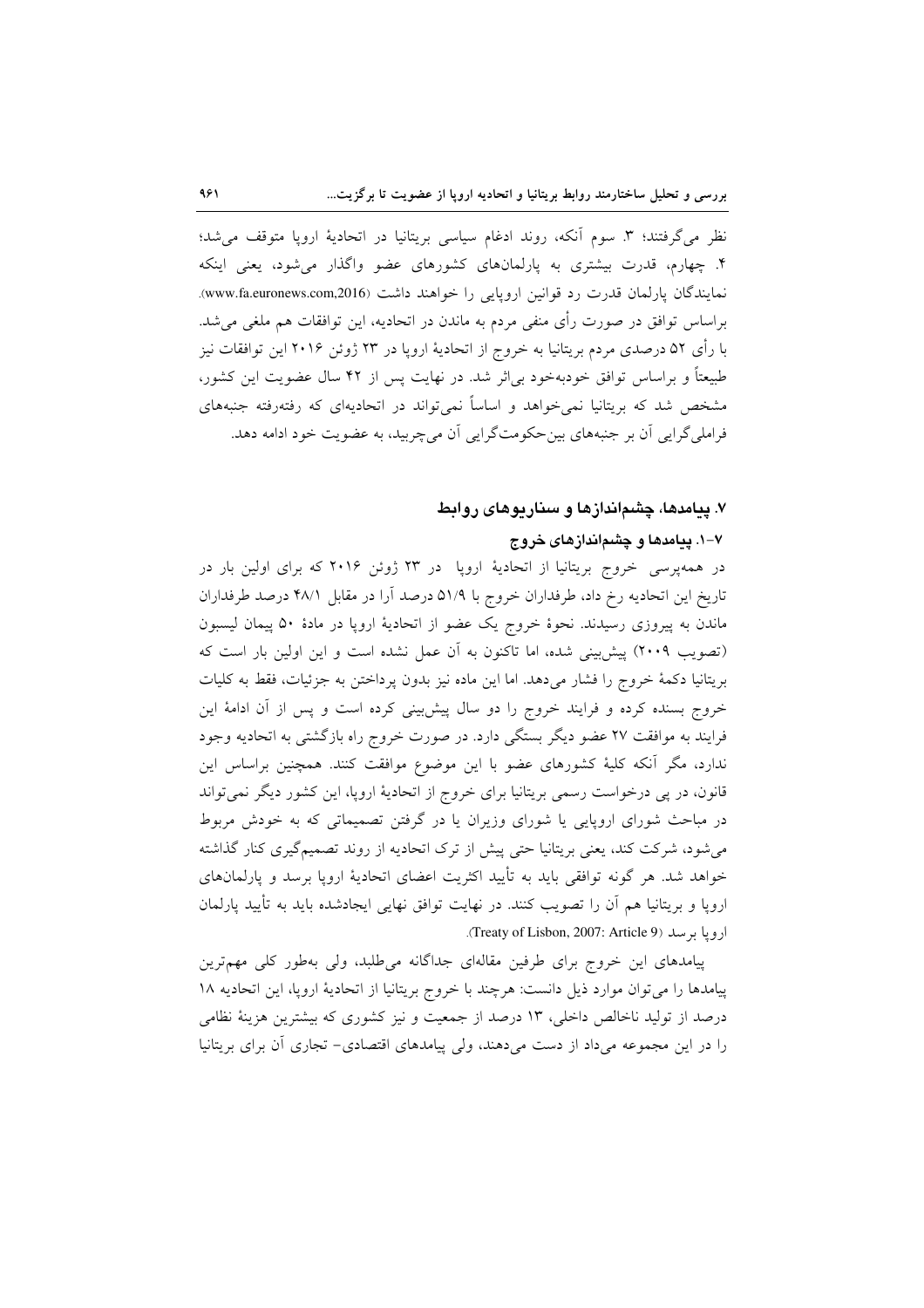هم در تجارت با کشورهای اروپایی و هم کشورهای ثالث و بهخصوص در سازمان جهانی تجارت سنگین تر خواهد بود. کاهش ارزش ۱۲ درصدی یوند در برابر دلار و ۱۰ درصدی در برابر يورو، افزايش هزينهٔ واردات و متعاقب آن افزايش قيمت كالاها و مشكلات تجارى با WTO از فردای خروج این کشور از اتحادیهٔ اروپا، از جمله مهمترین چالشها و تهدیداتی است که برای بریتانیا ذکر می شود (Dhingra, Ottaviano and etal: 13-15).



همانطورکه در نمودار ۱ مشاهده می شود، مناطق اسکاتلند و ایرلند شمالی با اکثریت قاطع ۶۲ و ۵۶ درصدی رأی به ماندن در اتحادیهٔ اروپا دادهاند. اینک این موضوع وجههٔ کاملاً جدیتری به خود خواهد گرفت و امکان دارد اساس و ساختار بریتانیا را به لرزه درآورد. از آنجا که قسمت اعظم ناوگان دریایی بریتانیا در اسکاتلند مستقر است، این موضوع تبعات امنیتی و نظامی نیز خواهد داشت. پس از اسکاتلند، ایرلند شمالی

بیشترین رأی را برای ماندن در اتحادیهٔ اروپا داده است و اکنون نیز خواهان پیوستن به ایرلند است. هرچند این مسائل پیش از خروج بریتانیا از اتحادیه نیز مطرح بود، اکنون با رأی این منطقه به ماندن در اتحادیه میتوانند نظر مساعد سران اتحادیه را در خصوص جدایی و الحاق به اتحادیه بهدست آورند (www.theguardian.com,2017)

همچنین با قطع بودجهٔ بریتانیا به اتحادیه که حدود ۱۲/۵ میلیارد دلار در سال است، کشاورزان بریتانیایی از اتحادیهٔ اروپا پارانههای مستقیم تحت عنوان سیاست مشترک کشاورزی ْ و شیلات نخواهند داشت. ارزش این پرداختها در سال ۲۰۱۵ حدود ۳/۵ میلیارد دلار بود. همچنین بریتانیا از سیاست مشترک تجاری<sup>۲</sup> که تحت آن اتحادیهٔ ارویا ۱۹ درصد تجارت كالا و خدمات را در دست داشت و در سازمان جهانی تجارت بهصورت یكدست از طريق كميسيون ارويا اقدام مي كردند، كنار گذاشته خواهد شد CEP BREXIT ANALYSIS) NO. 2,2016: 3-4) تونی بلر، نخست وزیر سابق که خود در همراهی با سیاستهای آمریکا از

1. Common Agricultural Policy (CAP)

<sup>1.</sup> Common commercial policy (CCP)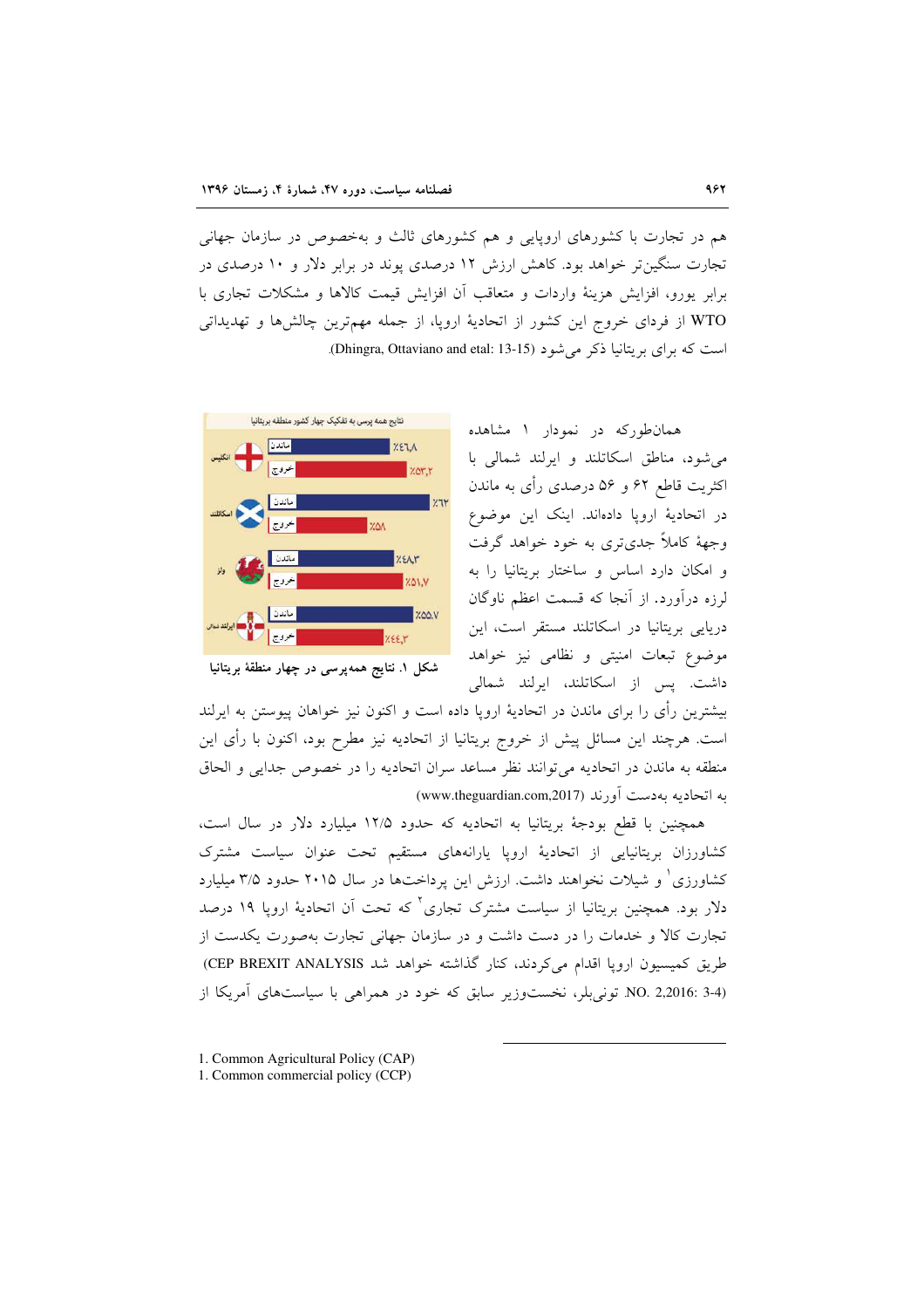جنگهای خلیجفارس گرفته تا تقویت رویکردهای فراآتلانتیکی در مقابل اروپاگرایی مشهور بود، اکنون اذعان میکند که بریتانیا با خروج از اتحادیهٔ اروپا نفوذ خود در یک مجموعهٔ قدرتمند را از دست خواهد داد و وارد دورهٔ سختی خواهد شد Blair, 17 FEBRUARY ). (2017 از طرف دیگر، برای اتحادیهٔ اروپا تحرک بالای سایر اعضا برای ایجاد چنین رفراندومی بهخصوص اعضایی که با بحران مالی و بدهیها مواجهند (همچون یونان، پرتغال، اسپانیا و...) و ظهور واژگان جدیدی با عنوان سواگزیت (Swexit)، نگزیت (Nexit) و گرگزیت (Grexit) از طرف احزاب راست افراطی و مخالف اتحادیه و مهاجرستیز کشورهای سوئد، هلند و یونان، می تواند آتش های زیر خاکستر جدایی طلبی در این قاره را شعلهور کند. در تحلیل این دست از واکنشها باید گفت هرچند این نوع واکنشها در عمل نمی تواند به تکرار این همهپرسی در نقاط دیگر این اتحادیه منجر شود، اما بار روانی آن بهمراتب تأثیر مخربی بر ادامهٔ همگرایی این اتحادیه خواهد گذاشت، زیرا نهتنها وضعیت فعلی اتحادیه را در ابهام و بلاتکلیفی فرو می برد، دیگر تضمینی برای سایر کشورهای اروپایی نامزد برای پیوستن را نیز خنثی خواهد کرد. ازاینرو در بهترین حالت ممکن اتحادیه فقط میتواند با همین وضعیت فعلی و با ۲۷ عضو باقى بماند.

بی شک خروج بریتانیا موجب رونق کار احزاب راست افراطی مخالف اتحادیهٔ اروپا و مخالف مهاجرت در دیگر کشورهای عضو خواهد شد و اصلاحات اساسی و نهادینهای را برای اتحادیه با شروع فرایند خروج رقم خواهد زد. اتحادیهٔ اروپا تمام موافقتنامههایی را که از سال ۱۹۷۳ به بعد داشته است باید اصلاح کند و تغییر دهد. در این اصلاح، مباحث مربوط به چگونگی تقسیمبندی مجدد بودجهٔ اتحادیهٔ اروپا و اینکه چه کشورهایی چه میزان از بودجهٔ پرداختنشده از طرف بریتانیا را تقبل خواهند کرد، میتواند شکافهای موجود را بیش از پیش برجسته کند. این موضوع موجب ایجاد یک دورهٔ بی¢باتی و بلاتکلیفی در اتحادیه خواهد شد (Oliver, 2016: 3-4) از پیامدهای مثبت این خروج برای اتحادیهٔ اروپا، تلاش فرانسه و ألمان برای ایجاد مکانیسمهای ارتش واحد اروپایی است که با خروج بریتانیا، وارد مرحلهٔ تازه و البته جدی شده است. این مسئله هم در راهبرد جدید اتحادیهٔ اروپا در حوزهٔ سیاست خارجی و امنیتی مشترک سال ۲۰۱۶ مطرح شده و هم در اجلاس سران و وزرای دفاع این اتحادیه که در ۱۶ و ۲۷ سپتامبر در براتیسلاوای اسلواکی که برای اولین بار بدون بریتانیا برگزار شد، همچنین در نشست وزرای دفاع اتحادیهٔ اروپا در ۲۷ سپتامبر در براتیسلاو که به همین منظور تشکیل شده بود، بهصورت جدی مطرح شده و مورد بررسی سران ۲۷ عضو اتحادیه قرار گرفته است. در این زمینه در جهتگیریهای مختلف در این نشستها ایجاد مکانیسم دفاعی – نظامی مستقل اروپایی از مهمترین موضوعاتی بوده است که پس از زمزمهٔ خروج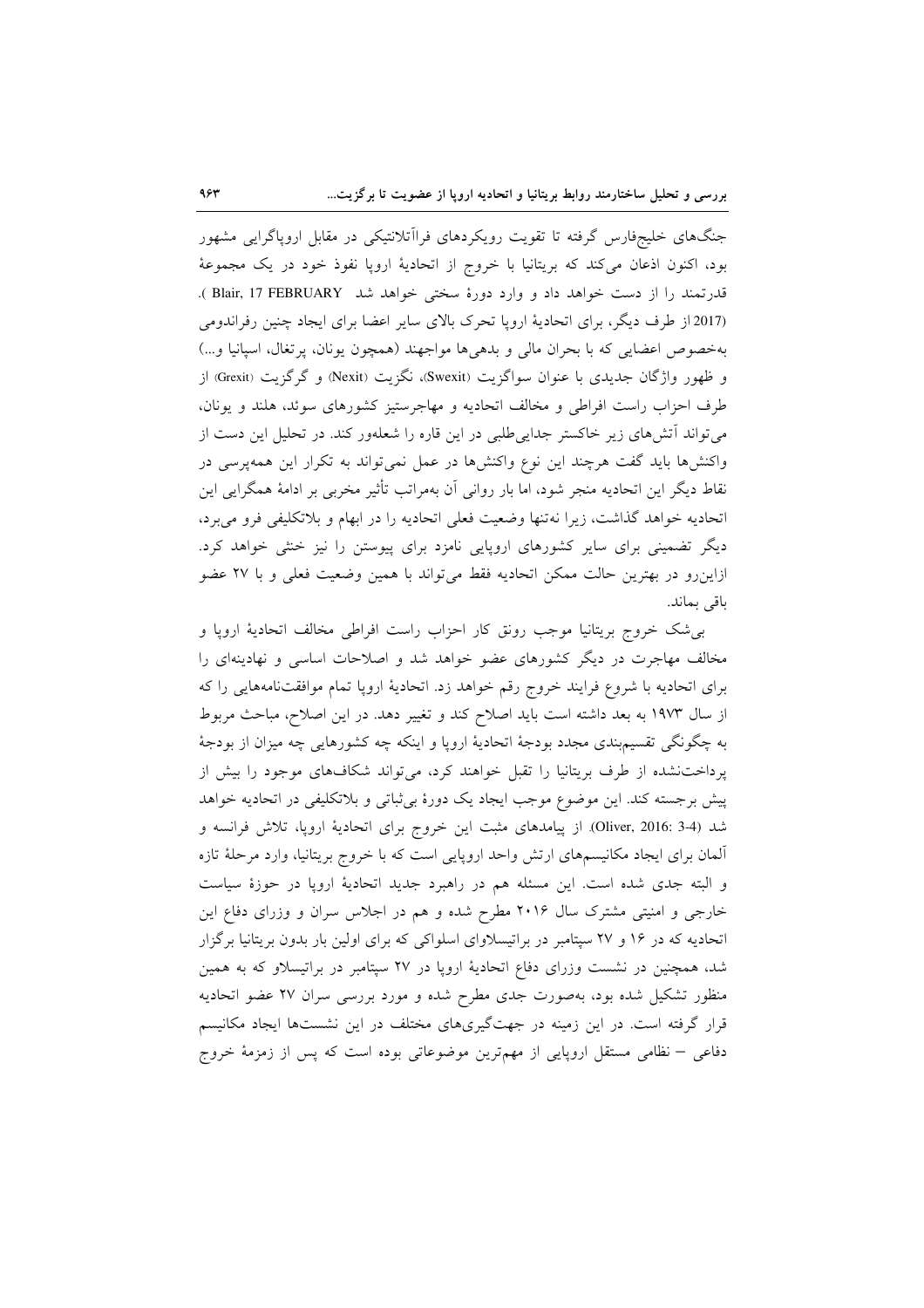بريتانيا از اتحاديه در دستور كار آشكار و پنهان رهبران تأثيرگذار اتحاديهٔ اروپا قرار گرفت. اين تصمیمات از جمله شامل ایجاد یک مقر اتحادیهٔ اروپا برای عملیات خارجی و ایجاد یک فرماندهی پزشکی مشترک و همکاری تسلیحاتی قدرتمندانهتر است.

#### ۷. ۲. سنار بوهای روابط

در سطح دولتهای عضو اتحادیهٔ اروپا، آثار خروج کشور به کشور متفاوت خواهد بود، چراکه بریتانیا مجبور به برقراری روابط دوجانبه با این کشورها خواهد بود. اما در سطح اتحادیهٔ اروپا، چند سناریو راهحل برای بریتانیا متصور است: ١. برقراری رابطه در قالب منطقهٔ اقتصادی اروپا ْ مثل مدل نروژ؛ ۲. برقراری رابطه در قالب منطقهٔ تجارت اَزاد اروپا ْ مثل مدل سوئیس؛ ٣. برقراري اتحادية گمركي مثل مدل تركيه (نيكنامي، ١٣٩٥: ٢)؛ ۴. ايجاد موافقتنامة جداگانة تجاري مثل مدل كانادا؛ ۵. قرار گرفتن در زمرهٔ دولتهاي ثالث اتحاديهٔ ارويا. در اين صورت، باید تحت قوانین سازمان جهان<sub>ی</sub> تجارت<sup>۳</sup> به برقراری روابط تجاری با اتحادیه بپردازد که به معنای پرداخت تعرفههای بالا در ارتباط با کشورهای عضو اتحادیه خواهد بود. دسترسی آزادانه به بازار ۵۰۰ میلیونی اروپا را نیز از دست خواهد داد. مهمتر از آن قراردادهای تجارت آزادی که اتحادیهٔ اروپا با ۵۳ کشور و سازمانهای منطقهای بهخصوص در جنوب شرق آسیا منعقد کرده، دیگر شامل حال بریتانیا نمی شوند. بریتانیا بهمنظور برخورداری از مزایای چنین قراردادهایی، باید بار دیگر با این کشورها مذاکره کند. حامیان ادامهٔ عضویت معتقد بودند که دسترسی کامل به بازار مشترک اروپا، بزرگترین منطقهٔ آزاد تجاری دنیا با ۵۰۰ میلیون مصرفکننده، برای بریتانیا حیاتی است. جابهجایی آزاد نیروی کار، تقبل بخشی از بودجهٔ اتحادیهٔ اروپا و پذیرش قوانین این اتحادیه شروط دسترسی به این بازار مشترکاند-Pisani) (Ferry, Röttgen & et al., 2016: 4-7 بهنظر مي رسد اتحادية ارويا در كوتاهمدت بعيد است بر سر این شروطی که وضعیت ویژه و مثل سوئیس و نروژ به بریتانیا میدهد مصالحه کند، زیرا نمي خواهد اعضاي ديگر خود را هم از دست بدهد؛ چراكه اعطاي چنين وضعيتي ممكن است به ایجاد دومینویی از رفتارهای مشابه دیگر کشورهای اتحادیه، بهخصوص خوکهای اروپایی (ایرلند، ایتالیا، پرتغال، اسپانیا و یونان) که با بحران مالی ۲۰۰۸ دستوپنجه نرم میکنند و همچنین کشورهایی مثل هلند و سوئد که احزاب راست افراطی در آنها رشد بی سابقهای داشتهاند، بینجامد. در این صورت چنین کشورهایی میتوانند با این استدلال که در صورت

<sup>1.</sup> The European Economic Area (EEA)

<sup>2.</sup> European Free Trade Association (EFTA)

<sup>3.</sup> World Trade Organization(WTO)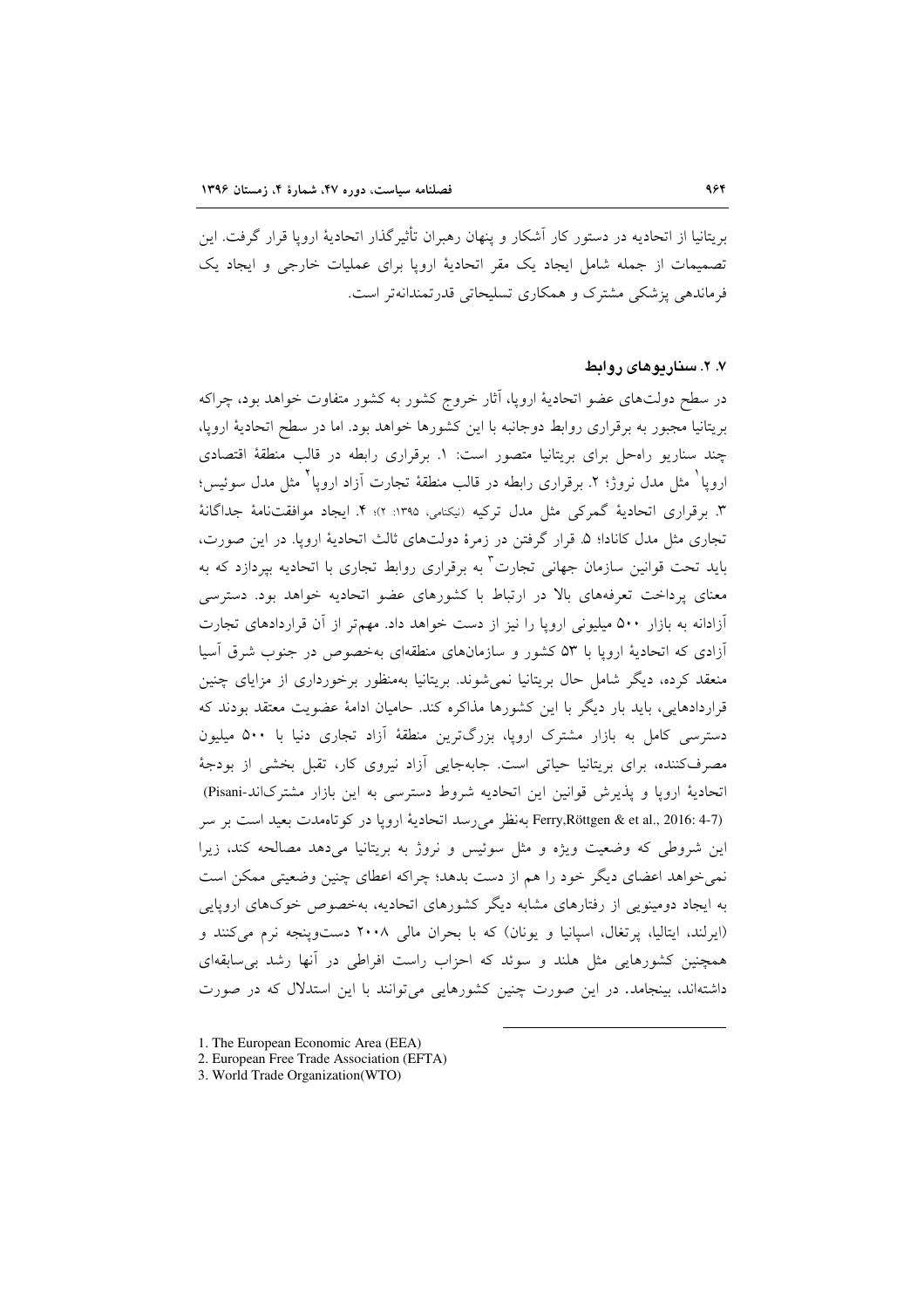خروج نیز می توانند بدون هزینه دادن به اتحادیه از مزایای بازار مشترک استفاده کنند، زمزمههای خروج را مطرح کنند. ازاینررو بعید بهنظر می رسد که اتحادیه بخواهد وضعیت ویژهای به بریتانیا در چنین شرایطی که احزاب ملیگرا و راست افراطی بهترین استفادهٔ ممکن را از آن دارند، بدهد.



(www.topforeignstocks.com,2016)

شکل ۲. سناریوهای احتمالی وضعیت پسابرگزیت بریتانیا در اتحادیهٔ اروپا

درحالی که مدل نروژ و سوئیس مورد اعتراض برخی کشورهای اروپایی است (www.ft.com,2016) که مدعی اند حالا که بریتانیا از هزینهها و چالش های اتحادیه فرار می کند، نباید وضعیت خاصی به آن داد که بتواند از مزایای بازار واحد و سایر موافقتنامههای اروپا بهره ببرد، بهنظر می رسد مدل ترکیه و کانادا نیز مورد قبول بریتانیا نخواهد بود.

#### نتيجه

اتحادیهٔ اروپا ترکیبی از بین حکومتگرایی و فراملیگرایی است. هرچند نمونههایی از هر دو رویکرد در اتحادیهٔ اروپا وجود دارد، در عمل سیاستهای اتحادیهٔ اروپا بیشتر به سمت فراملی گرایی و ادغام بیشتر و در نهایت واگذاری بخشهایی از حاکمیت پیش رفته است. این در حالي است كه بريتانيا از ابتداى عضويت خود، در عمل و حرف نشان داده كه بيشتر موافق جنبههای بین دولتگرایی اتحادیهٔ اروپا بوده است و برعکس، با هر شکلی از فراملی گرایی که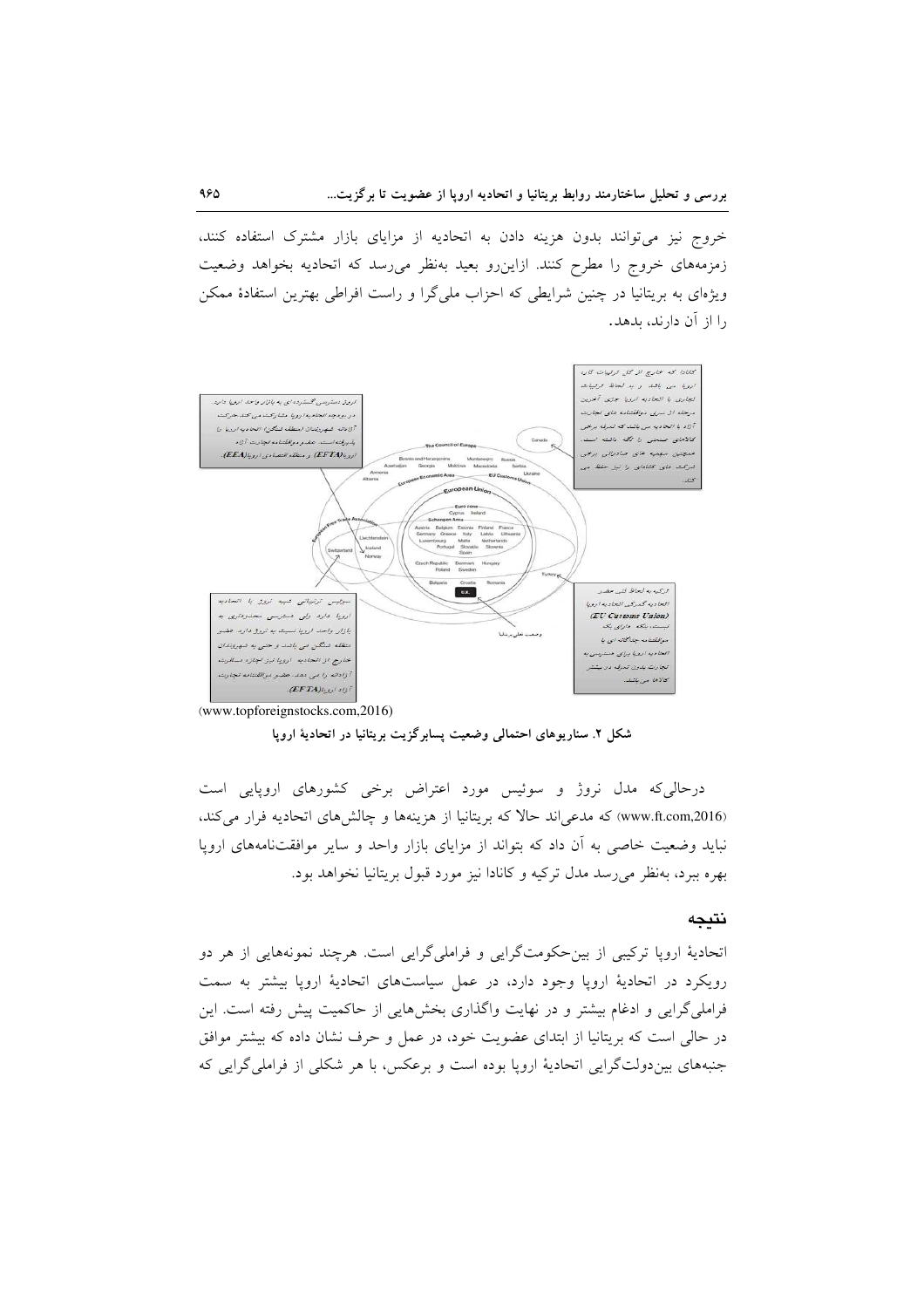در قالب ادغام بیشتر و سیاستهای مشترک خود را نشان داده است، مخالفت کرده و آن را بهعنوان تهدید حاکمیتی خود تلقی کرده است. با توجه به حاکمیت محافظتشده که ناشی از سیستم پارلمانی بریتانیاست و تمایل زیاد به حفظ این روند در ادامهٔ روند وحدت اروپا، بریتانیا از اتحادیهٔ اروپایی حمایت میکند که در آن تمام کشورهای عضو دارای حق وتو برای متوقف کردن طرحهای ناخواسته باشند. در غیر این صورت همانطورکه از ابتدای عضویت این کشور شاهدیم، هر نوع سیاست مشترکی که اتحادیه در پیش گرفته، از طرف سیاستمداران بریتانیایی تهدیدی برای منافع ملی این کشور محسوب شده است. در واقع برای جلوگیری از چنین تهدیدی بود که منشور اجتماعی اروپا، یورو و شنگن را که از مهمترین نماد همگرایی فراملی اين اتحاديه است، نيذيرفت.

رویکردهای بین دولتی اتحادیهٔ اروپا که بریتانیا همیشه مدافع آن بوده، به این معناست که دولت بریتانیا بهعنوان یک دولت مستقل در سیاست بین|لملل خواهان مذاکره با دولتهای دیگر در جهت حفظ و تقویت منافع ملی خود از طریق مذاکره و مصالحه است و زمانبیکه آن را در جهت منافع ملی خود تشخیص ندهد، بتواند آن را وتو و مسدود کند. در چنین فضایی که بریتانیا و افکار عمومی آن که احساس میکردند اتحادیهٔ اروپا رفتهرفته تمرکز قدرت بیشتری را به این نهاد اعطا کرده و برعکس واگذاری حاکمیت بیشتری از سوی دولتهای مستقل طلب می کند، به کمک سایر عوامل همچون برجستهسازی جنبههای منفی و هزینهبردار عضویت توسط رسانههای مطرح این کشور، اطلاعات کم و غلط در خصوص اتحادیهٔ اروپا، نياز به تقويت فراآتلانتيکگرايي تحت عنوان «روابط ويژه» با ايالات متحدهٔ آمريکا و همچنين هویت و حاکمیت تاریخی و غرور آنگلوساکسونی، در خروج این نقش داشت و در نهایت پس از ۴۲ سال، به عضویت خود خاتمه داد.

با نگاهی به چند نامه و سخنرانی سران بریتانیا در خصوص شکافها و چالشهای فیمابین، میتوان تحلیل دقیق و عمیقی از روابط بهدست آورد: پیش بینی دقیق چرچیل پس از جنگ جهانی دوم که کلید روند وحدت اروپا را همکاری دو کشور فرانسه و آلمان میدانست؛ چیزی که در نهایت با همکاری دو کشور آلمان و فرانسه در قالب جامعهٔ زغال و فولاد شکل گرفت و کشورهای کوچک نیز پیرو الگوهای فراگیر آن شدند. در سخنرانی خانم تاچر (۲۰ سپتامبر ۱۹۸۸) و همچنین نامهٔ کامرون به رئیس شورای اروپا (۱۰ نوامبر ۲۰۱۵ ) نیز بهخوبی به نقاط شکاف و چالش برانگیز این دو بازیگر اشاره شده بود. در سخنرانی خانم تاچر و نامهٔ آقای کامرون هر دو هشدار داده بود که در صورت یافشاری بیشتر اتحادیهٔ اروپا به تمرکز قدرت و اصرار بر همگرایی بیشتر بریتانیا و تقویت جنبهٔ فراملی گرایی این اتحادیه (در عرصهٔ ادغام سیاسی، پولی و مالی و مهاجران)، روابط این دو بازیگر ممکن است به جدایی بینجامد؛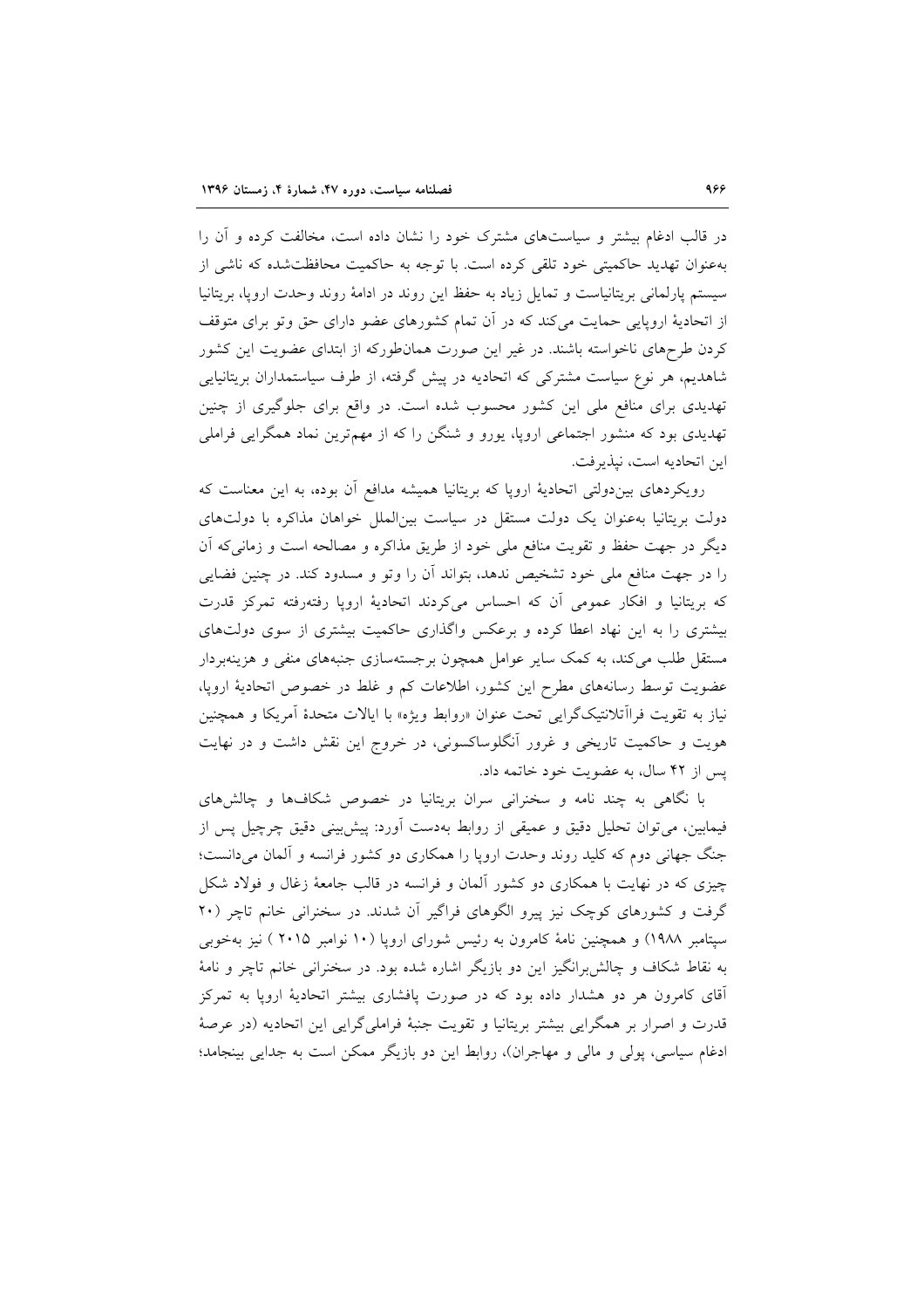فرضیهای که همهپرسی ۲۳ ژوئن ۲۰۱۶ آن را اثبات کرد. در واقع مفهوم سخنرانی خانم تاچر این بود که روح و غرور بزرگ انگلیسی و امپراتوری بزرگ بریتانیا در فکر و احساس مردم بریتانیا، هیچوقت این کشور را در حد ارویا یایین نمی آورد.

## منابع و مآخذ

## الف) فارسى

- ۱. آقامحمدی، ابراهیم (۱۳۹۵)، «امکانسنجی بهکارگیری نظریههای همگرایی در تحلیل بحران اروپا»، یژوهشنامهٔ روابط بين الملل (علوم سياسي و روابط بين الملل)، دورهٔ ۹، ش ۳۵، ص ۴۳-۹.
- ۲. اسکندریان، مهدی (۱۳۸۲)، تاریخچهٔ شکل گیری اتحادیهٔ اروپایی، کتاب اروپا (ویژهٔ اتحادیهٔ اروپا)، تهران: مؤسسهٔ ابرار معاصر تهران.
- ۳. خالوزاده، سعید (۱۳۷۷)، نقش انگلیس در معادلات قدرت در اروپا، تهران: مؤسسهٔ چاپ و انتشارات وزارت امور خا, جه.
- ۴. دولتیار، مصطفی؛ پارسایی، سید مهدی (۱۳۹۰). «فراز و فرودهای رابطهٔ انگلیس و اروپا (۲۰۱۱–۱۹۴۵)»، فصلنامهٔ سياست خارجي، سال بيست وينجم، ش ۴.
- ۵. زنگنه، حمید (۱۳۸۲)، چشماندازی به جایگاه بریتانیا در دنیای معاصر، کتاب ارویا، تهران: مؤسسهٔ ابرار معاصر تهران، چ او ل.
- ۶. قادری، روحالله (۱۳۸۷)، «تحول در نقش بازیگران دولتی و غیردولتی از منظر حقوق بین|لملل»، فصلنامهٔ مطالعات راهبردی، سال یازدهم، بهار ١٣٨٧.
- ٧. قهرمانيور، رحمان (١٣٨۴)، روابط ويژهٔ اَمريكا– بريتانيا و تأثير اَن بر روابط بريتانيا– ايران، تهران: مؤسسهٔ ابرار معاصر تھ ان.
- ٨- كاردان، عباس (١٣٨۶)، كتاب ارويا (ويژة مسائل انگلستان)، تهران: مؤسسة فرهنگي مطالعات و تحقيقات بين|لمللي ابرار معاصر.
- ۹. کریمی، سید وحید (۱۳۸۴)، انگلیس و دوگل: سیاست دفاعی انگلیس در ناتو و تأثیر آن بر خروج فرانسه از ناتو ۱۹۶۸– ١٩۵٨، تهران: نشر تاريخ ايران.
- ۱۰. مشیرزاده، حمیرا؛ همویی، فاطمه (۱۳۹۱)، «گفتمان سیاست اروپایی بریتانیا تحلیلی استعارهای»، فصلنامهٔ تحقیقات سیاسی بين المللي، ش ١٢، ياييز ١٣٩١.
- ١١. نقدی نژاد، حسن (١٣٨٧)، «رویکرد بریتانیا به وحدت اروپا، سیاست خارجی و امنیتی مشترک اتحادیهٔ اروپا»، ش ١٨، ص ٢١٠-١٨۴)، قابل دسترس در سايت مركز تحقيقات استراتزيك http://www.csr.ir/departments
- ۱۲. نقیبزاده، احمد؛ همویی، فاطمه (۱۳۹۲)، «انگلیس و اروپا، تحلیل گفتمان سیاست خارجی (مدل لاکلاو و موف)»، تهران: فصلنامة تحقيقات سياسي بين الملل، ش چهاردهم، بهار ١٣٩٢، ص ٣٣-١.
- ١٣. نقيب(اده، احمد (١٣٨٧)، «موضع انگلستان در قبال وحدت ارويا»، فصلنامهٔ سياست خارجي، سال سيزدهم، ص ٩٢-٧٤.
	- ۱۴. همویی، فاطمه (۱۳۹۲)، انگلیس و اروپا: تحلیل گفتمان سیاست خارجی، تهران: خرسندی.

#### ب) خارجي

- 15. Arnorsson, A., & Zoega, G. (2016), "On the causes of Brexit".
- 16. Blair, Tony (2017), "Tony Blair's Brexit speech in full: "They will say Leaving is<br>inevitable". It isn't' in http://www.telegraph.co.uk/news/2017/02/17/will-say-leavinginevitable-isnt-tony-blairs-brexit-speech-full/
- 17. Byrd, Peter (1988), "British Foreign Policy Under Thatcher", St Martin's Press, New York
- 18. Cameron, D. (2015). "A new settlement for the United Kingdom in a reformed European Union". letter to European Council president Donald Tusk, 10.